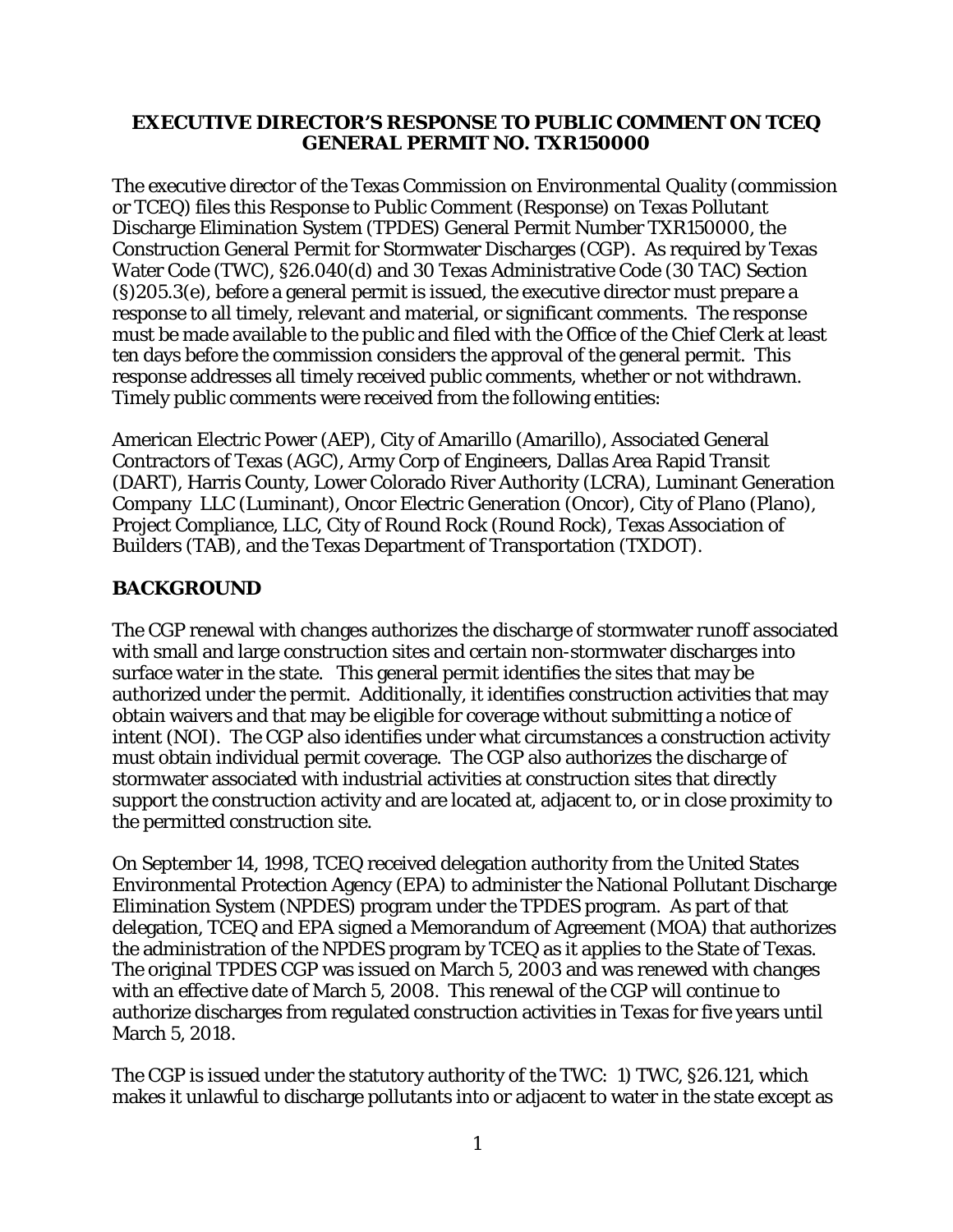authorized by a rule, permit, or order issued by the commission, 2) TWC, §26.027, which authorizes the commission to issue permits and amendments to permits for the discharge of waste or pollutants into or adjacent to water in the state, and 3) TWC, §26.040, which provides the commission may authorize waste discharges by general permit.

The federal stormwater regulations for discharges from large construction activities are in the federal rules at 40 Code of Federal Regulations (CFR) §122.26, which were adopted by reference by TCEQ at 30 TAC §281.25(a). The federal Phase II stormwater regulations were published on December 8, 1999 in the *Federal Register*, requiring regulated small construction activities to obtain permit coverage by March 10, 2003. The small construction site regulations are in the federal rules at 40 CFR §122.26(a)(9)(i)(B) and (c), which were adopted by reference by TCEQ at 30 TAC §281.25(a)(4). Federal rules effluent guidelines for construction activities were adopted in 40 CFR Part 450 with an effective date of February 1, 2010 and those rules were adopted by TCEQ by reference in 30 TAC §305.541 on November 3, 2010. However, TCEQ did not adopt the turbidity numeric effluent limitation originally included in the Part 450 rules and EPA is currently seeking to revise those rules. TCEQ will have to conduct additional rulemaking to implement any changes EPA makes to the current stormwater rules.

Notice of availability and an announcement of the public meeting for this permit were published in the *Austin-American Statesman, Houston Chronicle*, the *Amarillo Globe-News*, the *Waco Herald Tribune*, the *El Paso Times*, the *San Antonio Express News*, the *Lubbock Avalanche Journal, Dallas Morning News,* the *Tyler Morning Telegraph,* and the *Texas Register* on October 12, 2012. A public meeting was held in Austin on November 12, 2012, and the comment period ended at the close of the business the same day.

Comments and responses are organized by section, with general comments first. Some comments have resulted in changes to the permit. Those comments resulting in changes were identified in the respective responses. All other comments resulted in no changes. Due to the number of comments received, some separate comments are combined with other related comments.

#### **General Comments**

Comment: The Army Corp of Engineers recommends that TCEQ create two separate construction site notices for small construction activities, one for primary operators and one for secondary operators.

Response: TCEQ considers having separate construction site notices for primary and secondary operators unnecessary and could lead to confusion if there is more than one operator at a construction site. For this reason, TCEQ declines to make the suggested change to the permit.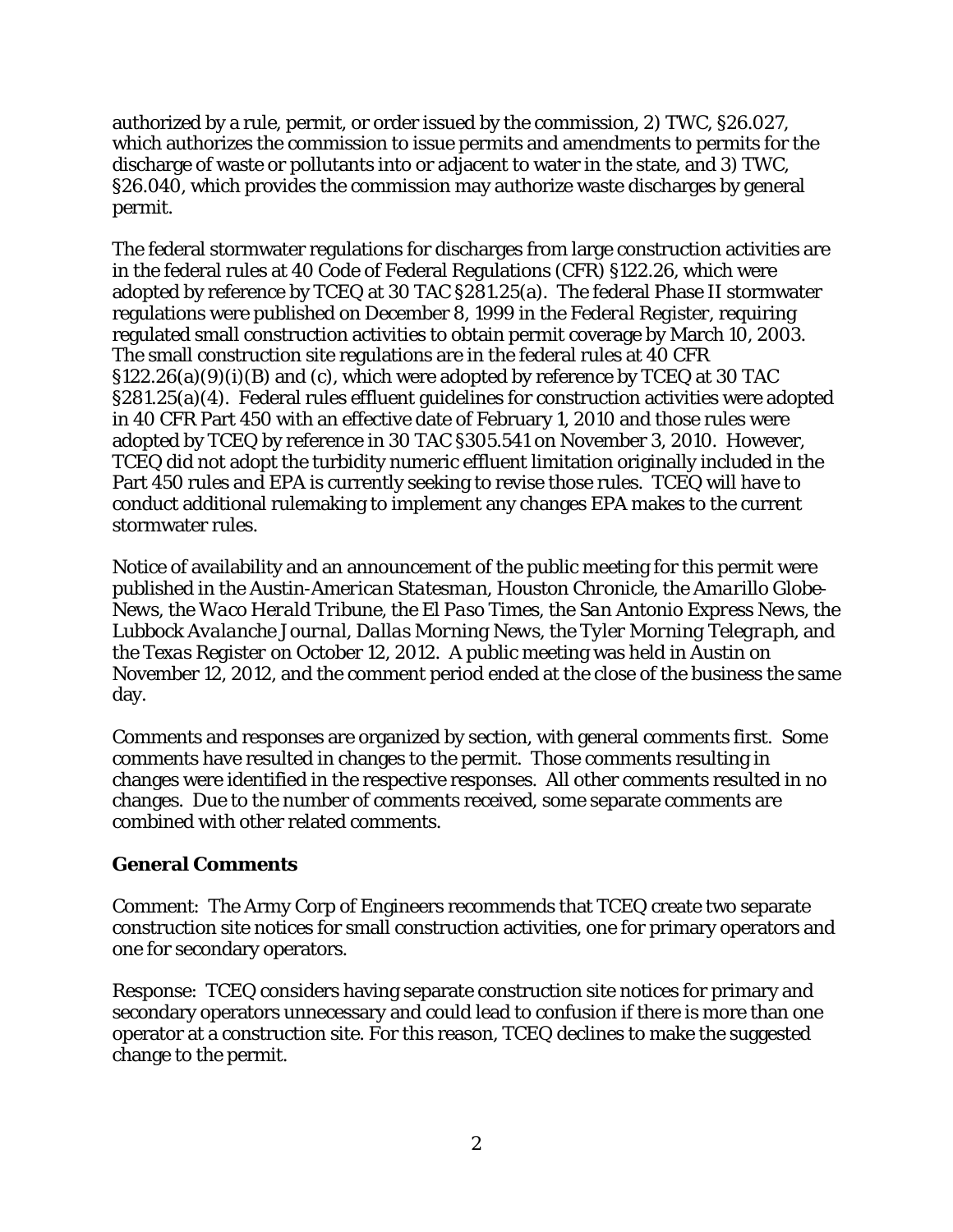Comment: The Army Corp of Engineers asks whether TCEQ can provide an example of when a discharge of stormwater will not enter an MS4.

Response: If the stormwater runoff from the construction site discharges directly into a naturally occurring water body, or if the stormwater conveyance is not owned by a public entity, then the discharge is not considered to be into an MS4.

Comment: TAB comments that overall the proposed construction general permit (CGP) is written in simpler language than the current CGP, which will be appreciated by our members in the field.

Response: TCEQ appreciates the comment.

Comment: TAB comments that the proposed CGP implements the construction and development effluent limitation guidelines promulgated by EPA in 2009. TAB comments that following petitions and a lawsuit challenging the new rule EPA is in the process of reconsidering the rule. Given these potential pending changes, TAB respectfully requests that TCEQ extend the existing permit for at least a year, when the final result of the potential changes should be known. Oncor comments that it would be extremely difficult for linear transmission projects to comply with the most current iteration of these new rules. Oncor comments that the rules make no distinction for electric utility transmission line projects and their unique construction parameters and easement rights, despite acknowledging the potential difficulties. Prior to the EPA's implementation of the construction and development rule, Oncor feels a workgroup or discussion forum might be beneficial for electric utilities operating in the state of Texas and TCEQ.

Response: TCEQ adopted the construction and effluent limitation guidelines adopted by EPA in 40 CFR Part 450 in 2011 by reference in 30 TAC §305.541, minus the numeric effluent limitation for turbidity. Any changes to EPA's rules will require additional rulemaking by TCEQ to adopt. However, TCEQ is statutorily prohibited by TWC §26.040(i) to issue a permit for a term more than five years and it contains no provision for an extension of the current CGP as suggested.

If TCEQ was in the process of renewing the CGP and failed to issue the new permit by the current CGP expiration date, the current permit would be administratively continued for existing construction operations with active authorizations until TCEQ acted to issue the new CGP. However, TCEQ would have no general permitting options available for new construction activities that needed to obtain CGP coverage after March 5, 2013, the expiration date of the current CGP. New construction activities could not be retroactively covered under the expired CGP and the only permitting option would be to seek an individual TPDES permit. The process to obtain an individual permit is lengthy (approximately 330 days) and the cost is considerably more than obtaining coverage under the CGP.

Comment: AGC comments that the Texas Department of Transportation (TXDOT) requires an executed "Contractor Certification of Compliance with Stormwater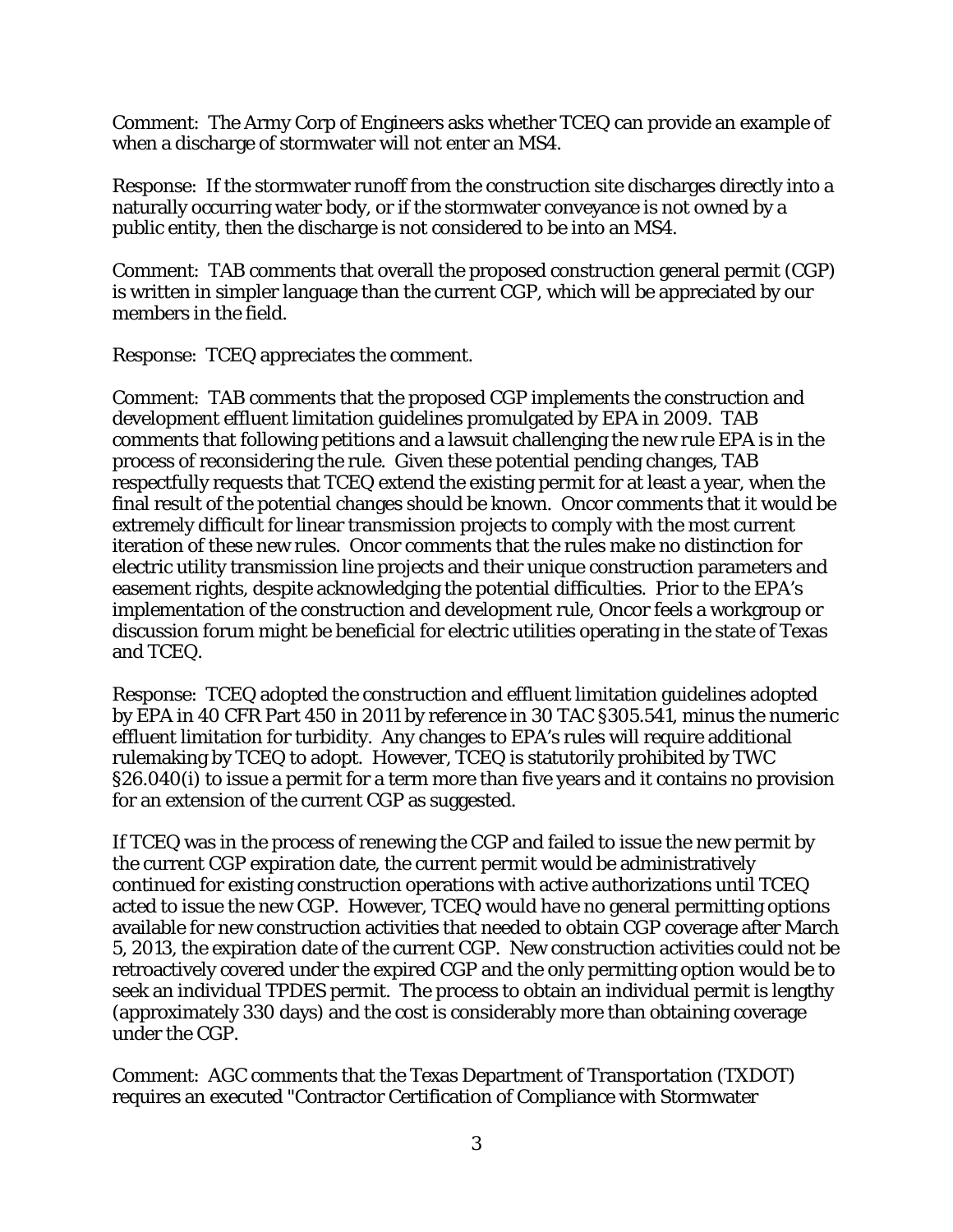Requirements" for all projects. AGC comments that the TXDOT certification statement requires the contractor to acknowledge responsibility for a number of requirements relating to the CGP. However, AGC notes that it is TXDOT that prepares and develops the stormwater pollution prevention plan (SWP3) for the majority of TXDOT projects; and maintains operational control at the construction sites. AGC maintains that only TXDOT meets the definition of "operator" for TXDOT contracts.

Response: TCEQ generally agrees that a contractor who does not develop and implement the SWP3 or have operational control over compliance with the SWP3 does not meet the definition of "operator" under the CGP. However, resolving AGC differences with TXDOT over TXDOT contract language and requirements is beyond the scope of this response. TCEQ recommends that ACG coordinate with TXDOT to resolve differences on the content and language of contracts between AGC members and TXDOT.

To address situations where multiple operators exist at a construction site and share a common SWP3, TCEQ revised Part II.E.8.(f) of the CGP to state that the confirmation for an operator may be limited to its obligations under the SWP3 provided all obligations and requirements are confirmed by at least one operator. The certification requirements in Part E. of the NOI were also revised accordingly. See responses under that Part II.E.8. for revised language.

Comment: Harris County comments that on the TCEQ stormwater construction website there was a notice that TCEQ was considering requiring all NOIs for the CGP to be submitted electronically. Harris County has numerous construction projects that require coverage under the CGP and the logistics of complying with an electronic-only submission would be very burdensome. Pursuant to TCEQ rules, Harris County notes that its NOIs are signed by the County Judge. Generally, Harris County states that their NOI fees are paid for by contractors because they have a credit card, unlike the county. Harris County comments that the logistics of coordinating the electronic submittal of the County Judge's signed paperwork simultaneously with electronic payment is daunting. Accordingly, Harris County requests that a mailing option remain for NOI submissions.

Oncor comments that they prefer to retain the ability to submit a paper copy of the NOI because if NOI submittals become electronic-only, their integrity may be jeopardized and it would require a duplication of effort. Additionally, Oncor comments that there are technical challenges that would impede electronic-only submittal of the NOI and respectfully opposes the CGP requiring all NOIs be submitted electronically.

Response: TCEQ appreciates the comments, and does not plan to require the electroniconly submittal of NOIs during this permit term. Permittes will continue to have the option to submit the NOI electronically (e-NOI) or submit a paper NOI by mail.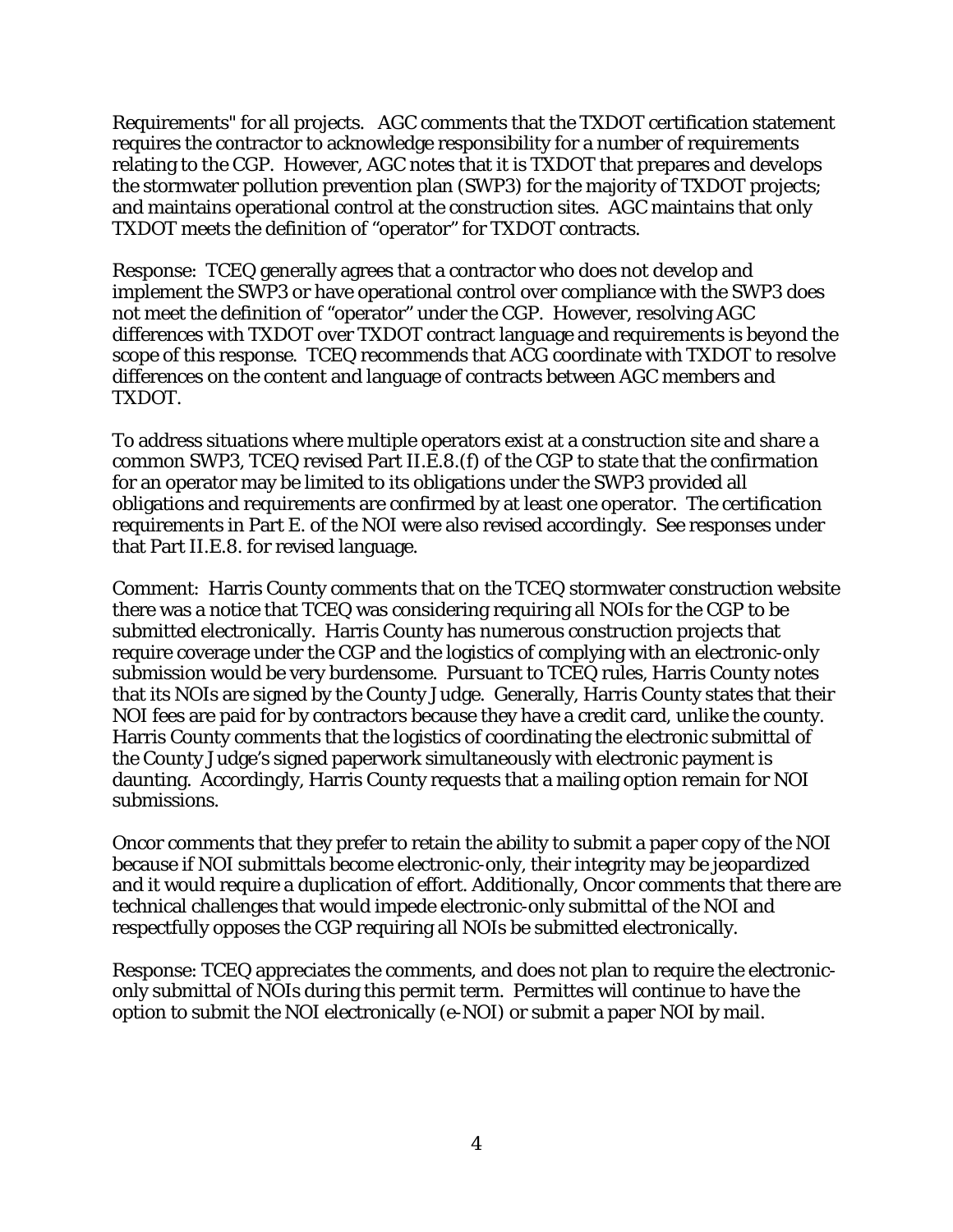#### **Part I.B. – Definitions**

Comment: Plano comments that the use of a national drought outlook map in the definition of "drought-stricken area" does not provide adequate geographic or physical references to identify those areas and does not provide regulatory guidance necessary for implementation of drought-stricken area items in the proposed CGP. Plano recommends the use of a map similar to the one found at the following link showing drought boundaries for reference and the drought boundaries being set for a minimum of a one year: [http://droughtmonitor.unl.edu/DM\\_state.htm?TX,S](http://droughtmonitor.unl.edu/DM_state.htm?TX,S)

Response: The definition of "drought-stricken area" and the national drought outlook map it references are the same in the TPDES CGP as it is in the EPA CGP. TCEQ declines to make the change because the map being used is sufficient to provide the references needed to identify drought-stricken areas for the purposes of the permit.

Comment: TXDOT comments that the definition of "final stabilization" requires "70% vegetative coverage within three years" in arid, semi-arid, and drought-stricken areas. TXDOT requests that this provision allow for achievement of "70% of the native background vegetative cover" in order to be consistent with the definition of "final stabilization" under other circumstances.

Response: In response to the comment, the Part D.2. of the definition was revised to read: "The temporary erosion control measures are selected, designed, and installed to achieve 70% of the native background vegetative coverage within three years."

Comment: TXDOT questions the definition of "impaired water" included in the CGP. TXDOT comments that the first sentence indicates that an impaired water is a water that is on the latest approved CWA §303(d) list, but the second sentence indicates that impaired waters also include those with an approved TMDL. TXDOT's understanding is that once a TMDL is established for a water body, it is removed from the §303(d) list. Therefore, TXDOT notes that the first sentence of this definition seems to contradict the second. TXDOT asks whether "impaired waters" include both those on the §303(d) list and those with an approved TMDL; or does the term just include those water bodies on the §303(d) list.

Response: As used in the CGP, the definition of "impaired waters" includes water bodies on the Clean Water Act §303(d) list and those water bodies that have an approved TMDL or TMDL Implementation Plan, where the applicable water quality standards have not been successfully achieved. The §303(d) list is comprised of impaired water bodies that do not have an approved TMDL, while the intent of the CGP "impaired water" definition is to address all impaired water bodies, i.e. those that do not meet current water quality standards, with or without a TMDL.

Comment: TAB comments that neither the draft permit or fact sheet includes a definition of the word "minimize," which is used extensively in Section III.G.1 of the CGP. TAB recommends adding a definition in Part I of the CGP that is consistent with the definition of "minimize" in the federal CGP. The federal definition reads as follows: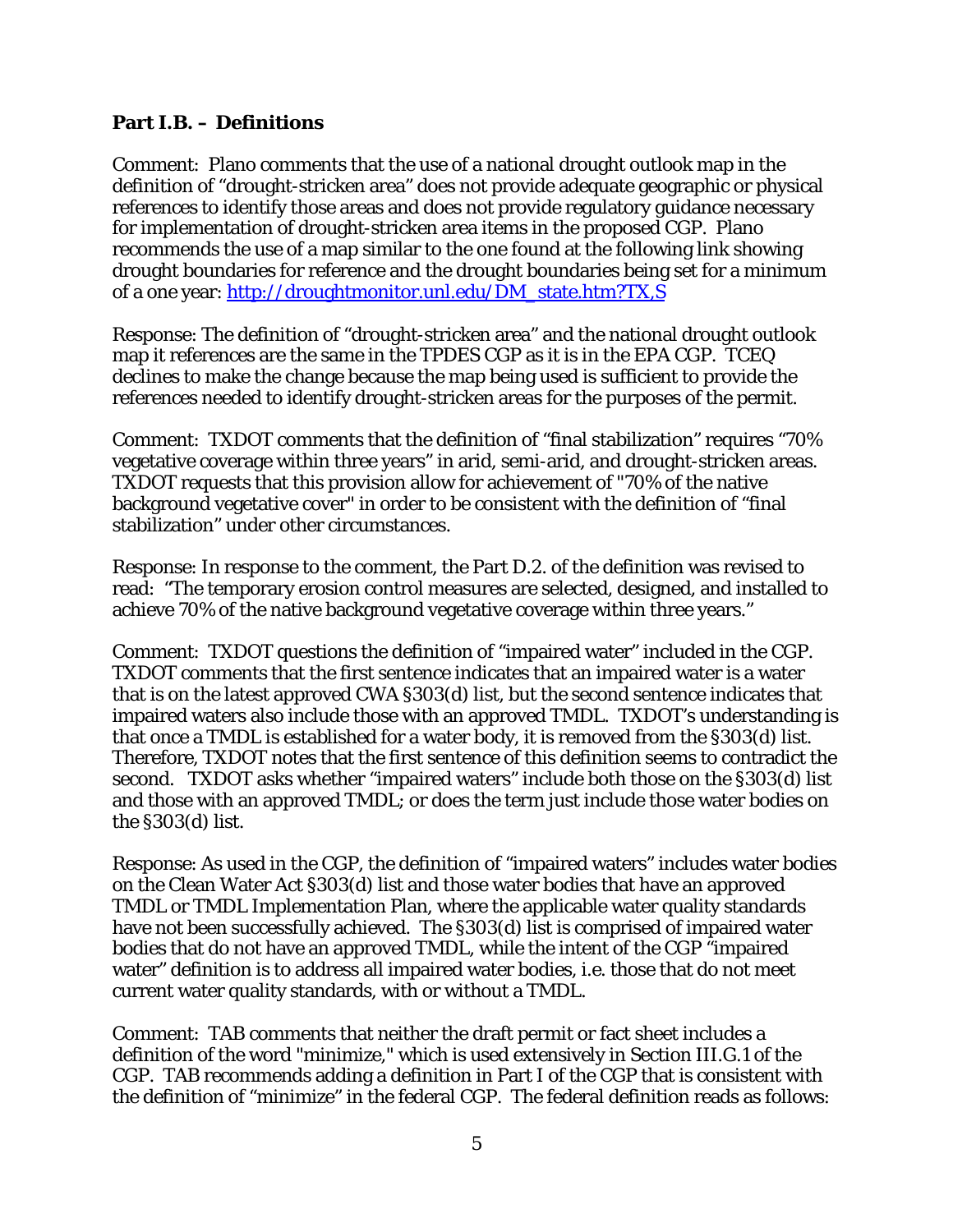"Minimize - to reduce and/or eliminate to the extent achievable using stormwater controls that are technologically available and economically practicable and achievable in light of best industry practices."

Response: In response to the comment, a definition of "minimize" was added to the permit. The definition reads: "To reduce or eliminate to the extent achievablwe using stormwater controls that are technologically available and economically practicable and achievable in light of best industry practices."

Comment: The Army Corp of Engineers recommends that TCEQ add a definition for "operational control."

Response: TCEQ considers the proposed definition of "primary operator" in the CGP is sufficient to clarify the meaning of operational control. The emphasis in subsection (b) of the "primary operator" portion of the definition is whether the operator has day-today control "to ensure compliance with" the SWP3. No changes were made to the permit as a result of this comment.

Comment: Plano comments that the sub-definition of "secondary operator" under the definition of "operator" is still confusing. Plano recommends adding two items to the last paragraph of the definition: 1) Add the following from the current TCEQ Regulatory Guidance Document RG-468, sub-paragraph (b): "Secondary operators cannot initiate changes to the construction plans and specifications." 2) Per the TCEQ response to EPA's Interim Objection Letter, add the following: "Secondary operators must either prepare their own SWP3 or participate in a shared SWP3 that covers the areas of the construction site where they have control over the plans and specifications."

Response: For clarification purposes, TCEQ revised section (b) of the definition of "secondary operator" to include the following language: "Secondary operators must either prepare their own SWP3 or participate in a shared SWP3 that covers the areas of the construction site where they have control over the plans and specifications."

Comment: Plano comments that the term "pollutants of concern" used in Part II.C.4. is not defined in the CGP and requests that a definition be included in the permit.

Response: TCEQ declines to add a definition for "pollutants of concern" to the CGP. Part II.C.4. already states that "pollutants of concern" are the pollutants that have caused a water body to be listed as impaired.

Comment: TAB recommends adding a definition of "receiving water(s)" to the permit. TAB notes that the term is used in several sections of the CGP and is needed to provide clarity for the regulated community regarding the use of this term. TAB recommends adding the following definition of "receiving water" to the CGP: "The first surface water accepting the discharge from the project in cases where the discharge is to surface water; and, in cases where the project discharges into an MS4, as the first surface water accepting the discharge from the MS4."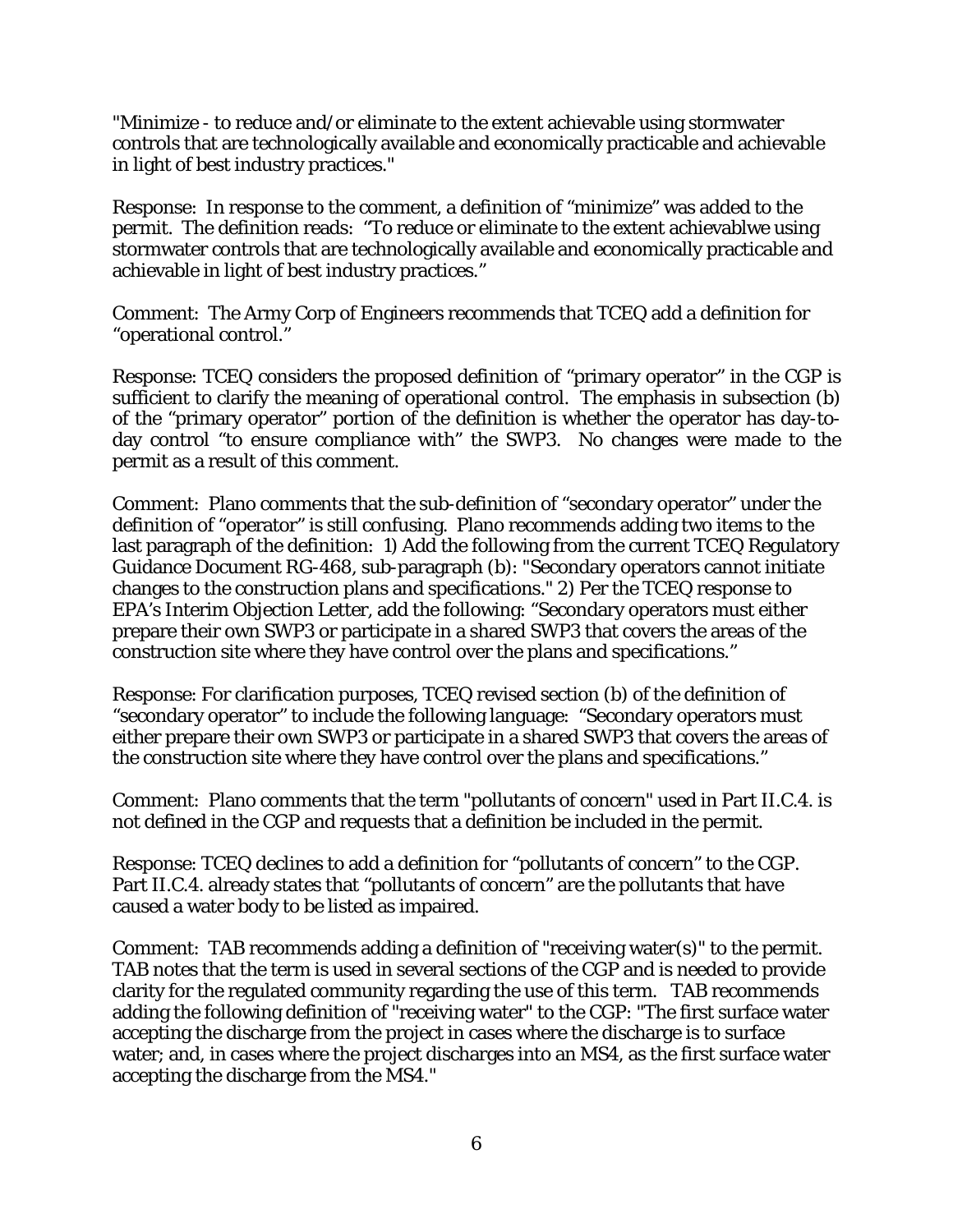Response: In response to the comment, TCEQ added the following definition of "receiving water" from EPA's CGP to the permit: "Receiving Water - A 'Water of the United States' as defined in 40 CFR §122.2 into which the regulated stormwater discharges."

Comment: TAB notes that the term "steep slope" is used in Part III.G.1. of the CGP and that neither the draft permit or the fact sheet include a definition for the term. TAB notes that absent a definition, what is or is not a "steep slope" is arbitrary and subjective. TAB comments that the CGP should include the definition of "steep slope" or offer guidance on how to determine whether a slope is considered steep.

Response: In response to the comment, TCEQ added the following definition of "steep slopes" from EPA's CGP to the permit: "Steep Slopes – Where a state, Tribe, local government, or industry technical manual (e.g. stormwater BMP manual) has defined what is to be considered a "steep slope," this permit's definition automatically adopts that definition. Where no such definition exists, steep slopes are automatically defined as those that are 15 percent or greater in grade."

Comment: Plano recommends changing the phrase "…capture or prevent pollution…" to "...reduce or prevent pollution…" in the first sentence of the definition of "structural control." Plano comments that none of the examples given capture all of the pollution from a construction site and notes that even the most efficient structural BMP just reduces the pollution load leaving a site.

Response: TCEQ revised the definition of "structural control" as requested, as this is consistent with the definition of "stormwater control measure" in EPA's CGP. The first sentence of the definition now reads: "A pollution prevention practice that requires the construction of a device, or the use of a device, to reduce or prevent pollution in stormwater runoff."

## **Part II.A.2.**

Comment: LCRA comments that the revised CGP in Part II.A.2 states that "discharges of stormwater runoff from construction support activities may be authorized under this general permit provided that the following conditions are met: (a) activities are located within one mile from the boundary of the permitted construction site and directly support the construction activity." LCRA comments that this paragraph is unclear regarding whether that means that support activities located farther than one mile from permitted construction site cannot be authorized by this permit. For example, if an equipment staging area was set up solely for your permitted construction site, but it is located 1.2 miles from your site, does that mean because it is more than one mile from your site, your only option is to get a separate authorization for it.

LCRA comments that if the answer is "yes," then if the equipment staging area disturbs less than one acre, their interpretation is that the staging does not require CGP coverage because it does not meet the one acre threshold. Also, LCRA asks that if support activities are located less than one mile from the construction site, does the primary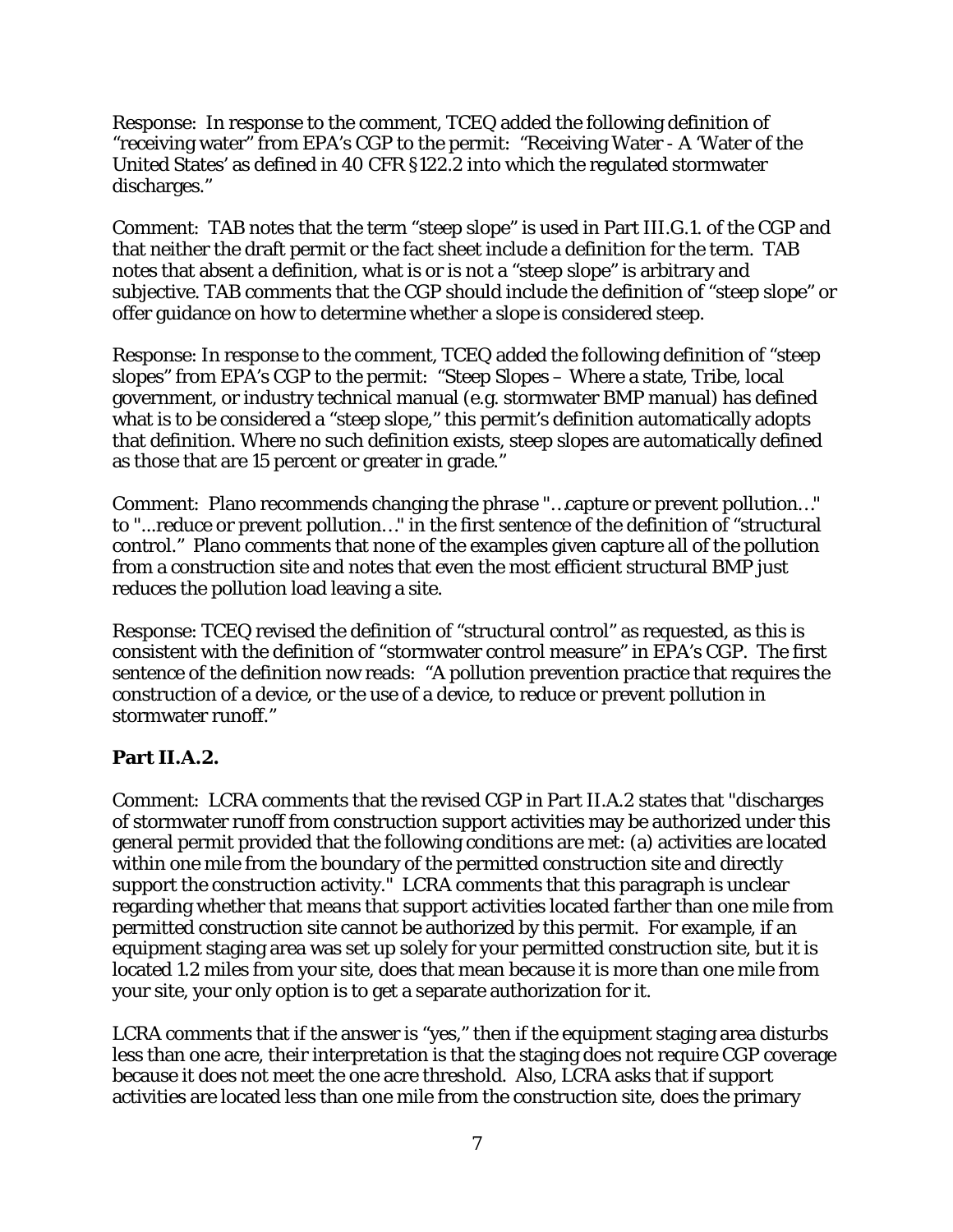operator have the option to consider it a separate site. Lastly, LCRA asks that if you have an equipment staging area 0.9 miles from your site, can you elect to not cover it under the main construction site authorization and instead authorize it separately. LCRA presumes that means that if the staging area is less than one acre, then it would not require CGP coverage.

Response: Construction support activities that are located more than one mile from an authorized construction site cannot be covered under the construction site's SWP3 and would require their own coverage under an appropriate individual or general permit based on the activity being conducted. For example, stormwater runoff from a borrow pit may be considered a mining activity and required to be authorized under TXR050000, the multi-sector industrial general permit for stormwater (MSGP). If the construction support activity is located within one mile of the construction site associated with it, it may be authorized separately if the operator chooses to do so.

If the equipment staging area is located more than one mile from the regulated construction activity, but is less than one acre in size, then CGP coverage is not required so long as it is not part of a larger common plan of development. In some cases, multiple related construction activities would not need to be considered as part of a larger common plan of development (see Part II.A.2(c)); while those within 1/4 mile of each other would need to be considered together. This is consistent with guidance provided by EPA and that TCEQ used in evaluating projects for municipalities and similar entities conducting similar land disturbance activities throughout their jurisdiction.

Comment: LCRA respectfully requests that TCEQ take out the one mile reference and instead provide the same requirements as EPA's CGP. The language would read: "Stormwater discharges eligible for authorization under this permit include stormwater from construction support activities (e.g., concrete or asphalt batch plants, equipment staging yards, material storage areas, excavated material disposal areas, borrow areas) provided: i. The support activity is directly related to the construction site required to have permit coverage for stormwater discharges; ii. The support activity is not a commercial operation, nor does it serve multiple unrelated construction projects; iii. The support activity does not continue to operate beyond the completion of the construction activity at the project it supports; and iv. Stormwater controls are implemented in accordance with Parts F and G, if applicable."

Response: TCEQ declines to make the change, as the current language is consistent with the existing CGP and EPA guidance. See response to the previous comment.

#### **Part II.C.4.**

Comment: The Army Corp of Engineers asks that if a classified water body is on the Section 303(d) list, but runoff from the construction activity feeds into an unnamed tributary that is a significant distance upstream, for example 5 miles from the classified water body, does the runoff from the construction activity still need to meet the requirements of the TMDL I-Plan. TAB asks how far downstream the impaired waters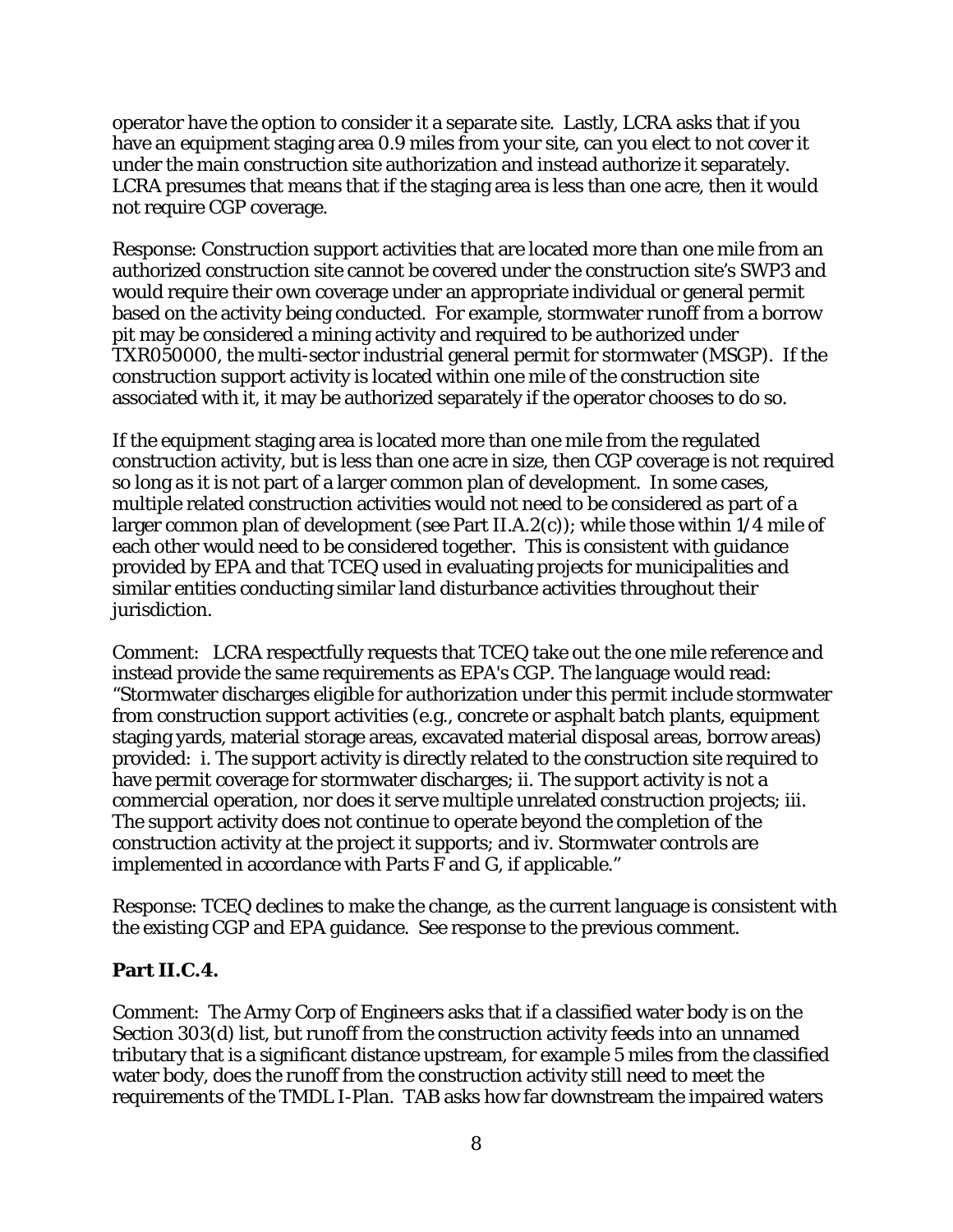body needs to be in order for it to not impact the permitting process. TAB comments that the permit language should identify the criteria to establish the relative location of the applicable water bodies the permitee must take into consideration when determining permitting and discharge requirements.

Response: For purposes of the CGP, if the construction activity is within the watershed of an impaired water body, the limits apply. However, if a construction activity is not a source for the pollutant of concern(s) causing the impairment then the TMDL requirements in the CGP would not apply.

Comment: TAB comments that this section includes a sentence in the second paragraph reading: "For consistency with an approved TMDL, the SWP3 must be consistent with any condition, goal, or requirement in the applicable TMDL, TMDL Implementation Plan (I-Plan), or as otherwise directed by the executive director." TAB comments that some of its members believe this language is too vague and could lead to inconsistent enforcement. TXDOT recommends deleting the referenced sentence because they are concerned with what appears to be a revised definition of consistency with an approved TMDL and the transformation of a TMDL or TMDL I-Plan goal into a regulatory requirement. At the least, TXDOT requests modification of the sentence so that nonregulatory goals are not misinterpreted as regulatory requirements.

Response: TCEQ recognizes that there are items in a TMDL and TMDL I-Plan that do not apply to stormwater. For clarification purposes, TCEQ revised the last sentence of Part II.C.4 as follows: "For consistency with the construction stormwater-related items in an approved TMDL, the SWP3 must be consistent with any applicable condition, goal, or requirement in the TMDL, TMDL Implementation Plan (I-Plan), or as otherwise directed by the executive director."

Comment: TAB comments that in the second paragraph of the section, the language authorizes a discharge of pollutants of concern to an impaired water body as long as the discharge meets the criteria included in an established TMDL and developed SWP3. However, TAB notes that in the first paragraph that the language does not authorize a discharge of pollutants of concern under the general construction permit from a new source or new discharge if the operator is discharging to an impaired water body that does not have an established TMDL. TAB comments that requiring an individual permit for discharges from new sources and new discharges to impaired water with no established TMDL will significantly impact the cost and scheduling of construction activity with limited environmental benefit. TAB further notes that there are significant costs for a project to remain dormant while seeking individual permit coverage.

TAB suggests that TCEQ consider an alternate method of granting permit coverage in cases where the project discharges to an impaired water body that does not have an established TMDL. For example, the permit could first define the impact zone or distance from the project to the impaired water that will trigger the need for the alternate method of obtaining permit coverage. Next, the operator could develop a SWP3 to include appropriate BMPs to address the potential discharges of pollutants of concern, and then submit the SWP3 to TCEQ for comment and approval. Once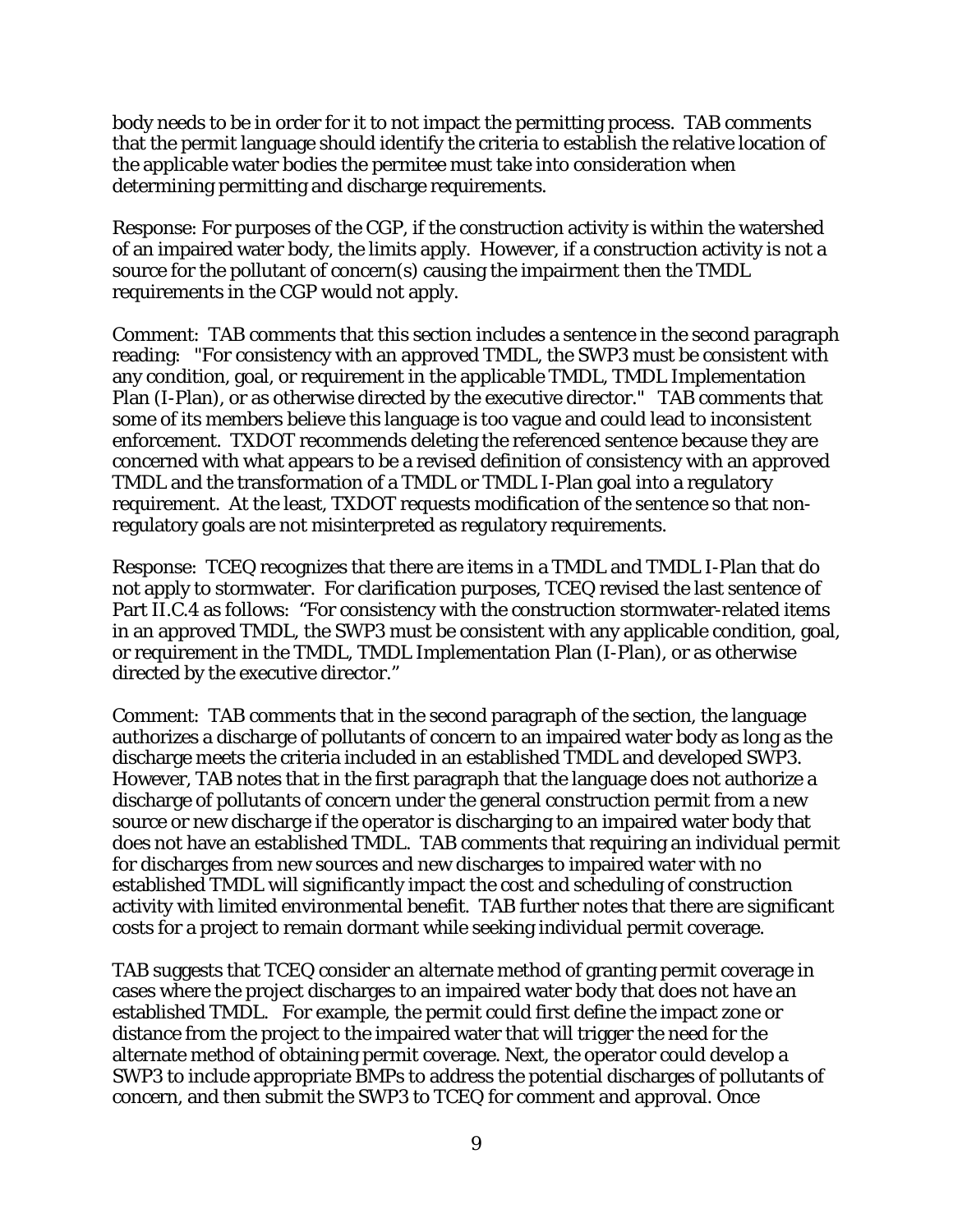evaluated and approved, TCEQ could allow permit coverage under the CGP rather than requiring the operator to obtain an individual permit.

Response: Part II.C.4 does not prohibit coverage under the CGP for discharge of stormwater associated with construction activities into water bodies that do not have a TMDL. This section only applies to discharges to impaired receiving waters with TMDL and TMDL I-Plan requirements. If the construction site discharges stormwater to a receiving water that does not have an approved TMDL, an individual permit is not required.

#### **Part II.C.11.**

Comment: TAB comments that this section added limitations on discharges that would otherwise be covered by the Endangered Species Act (ESA). TAB comments that there is not enough information provided regarding how a permittee will address these requirements. TAB comments that more information is needed on ways to comply with ESA requirements and utilize the proposed CGP. For example, if the ESA requirements are addressed through federal coordination and permitting programs, TAB comments that it is not clear why this section prohibits the use of the CGP. TAB notes that in the EPA CGP, if a permit applicant can demonstrate that they meet certain criteria to address the protection of species that are federally listed as endangered or threatened under the ESA or federally designated critical habitat then they are eligible to use the CGP. Project Compliance LLC asks whether the SWP3s must make any mention of whether or not endangered species are on or around a construction site. TXDOT requests modifying the first sentence to read: "…discharges that would adversely affect a listed endangered or threatened species or its critical habitat are not authorized by this permit, unless the requirements of the Endangered Species Act (ESA) are satisfied." TXDOT comments that it would not make sense to require an individual TPDES permit if an issue is already addressed through the proper regulatory process. Plano comments that the use of the phrase "…Federal requirement related to endangered species…" is very vague and open to interpretation. Plano requests that TCEQ provide clarification for site operators as to what is specifically required in their SWP3 document related to this item, if anything.

Response: The permit was previously submitted to the United Stated Fish and Wildlife Service (USFWS) for review and evaluation. USFWS did not request any changes to the permit regarding the language on the potential impact on any endangered species. The permit does not specifically include the federally listed species that might be impacted by the permit because the minimum SWP3 permit requirements must be met regardless of whether or not the discharge of stormwater from the site is to receiving waters that serves as habitat for listed species. The permit requires compliance with water quality standards approved by EPA for all areas of the state. These water quality standards are established in accordance with 30 TAC Chapter 307 to protect both aquatic and aquatic dependent species. Water quality standards approved by EPA are reviewed and analyzed by USFWS for consistency with ESA mandates. If there are any ESA requirements that are applicable to the area where the construction activity is occurring, then the SWP3 must specifically address these ESA requirements.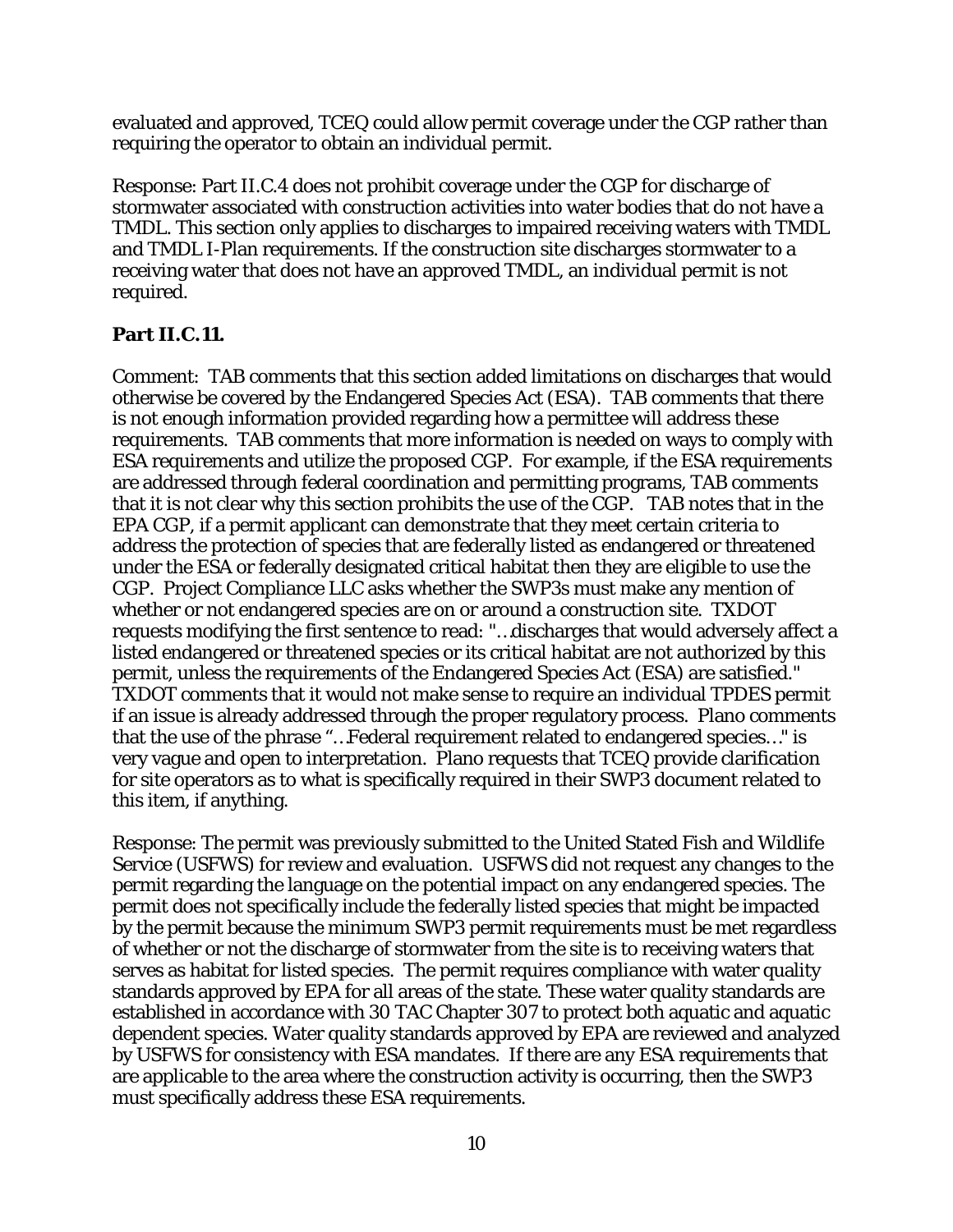In response to the comments, TCEQ revised the first sentence of Part II.C.11. as follows: "Discharges that would adversely affect a listed endangered or threatened aquatic or aquatic-dependent species or its critical habitat are not authorized by this permit, unless the requirements of the Endangered Species Act are satisfied."

## **Part II.D.1.(b)**

Comment: TXDOT requests modifying the provision regarding operators of ongoing construction activities such that the applicable section reads: "...an NOT to terminate coverage or an NOI to renew authorization..." is required to be submitted within 90 days so that projects that will reach final stabilization within that time may terminate coverage without first applying for coverage under the new CGP.

Response: TCEQ revised the permit language as requested. Part II.D.1.(b) of the CGP now reads as follows: "Ongoing Construction - Operators of large construction activities continuing to operate after the effective date of this permit, and authorized under TPDES general permit TXR150000 (effective on March 5, 2008), must submit an NOI to renew authorization or a NOT to terminate coverage under this general permit within 90 days of the effective date of this general permit."

#### **Part II.E.**

Comment: The Army Corp of Engineers asks if MS4 notification is required to be sent only to MS4s that are regulated or is notification required to un-regulated MS4s as well. Also, the Army Corp of Engineers asks whether TCEQ has a publicly accessible database so that permittees can confirm what MS4s require notification.

Response: The permit requires each construction operator to notify the operator of any MS4 receiving the stormwater discharge from the construction site, regardless of whether the MS4 is regulated or not. Determining whether an MS4 operator is regulated, authorized under a waiver, or not regulated can be more difficult for the construction site operator than simply providing the required notice if it is discharging into any MS4. The permit requirements ensure that the notices will be made available to any MS4 operator receiving discharges from the construction site. Permittees can search the TCEQ Central Registry to determine if a public entity has a MS4 permit. The Central Registry website can be searched at: [http://www.tceq.texas.gov/.](http://www.tceq.texas.gov/)

#### **Part II.E.2(c)**

Comment: LCRA comments that under Part II.E.2(c), the primary operator of a small construction site must provide a copy of the signed and certified construction site notice to the operator of any MS4 receiving the discharge at least two days prior to commencing construction activities. However, LCRA notes that under Part II.E.3(d), the primary operator of a large construction site must provide a copy of the signed Notice of Intent (NOI) to the operator of any MS4 receiving the discharge prior to commencing construction activities. LCRA recommends requiring changing the small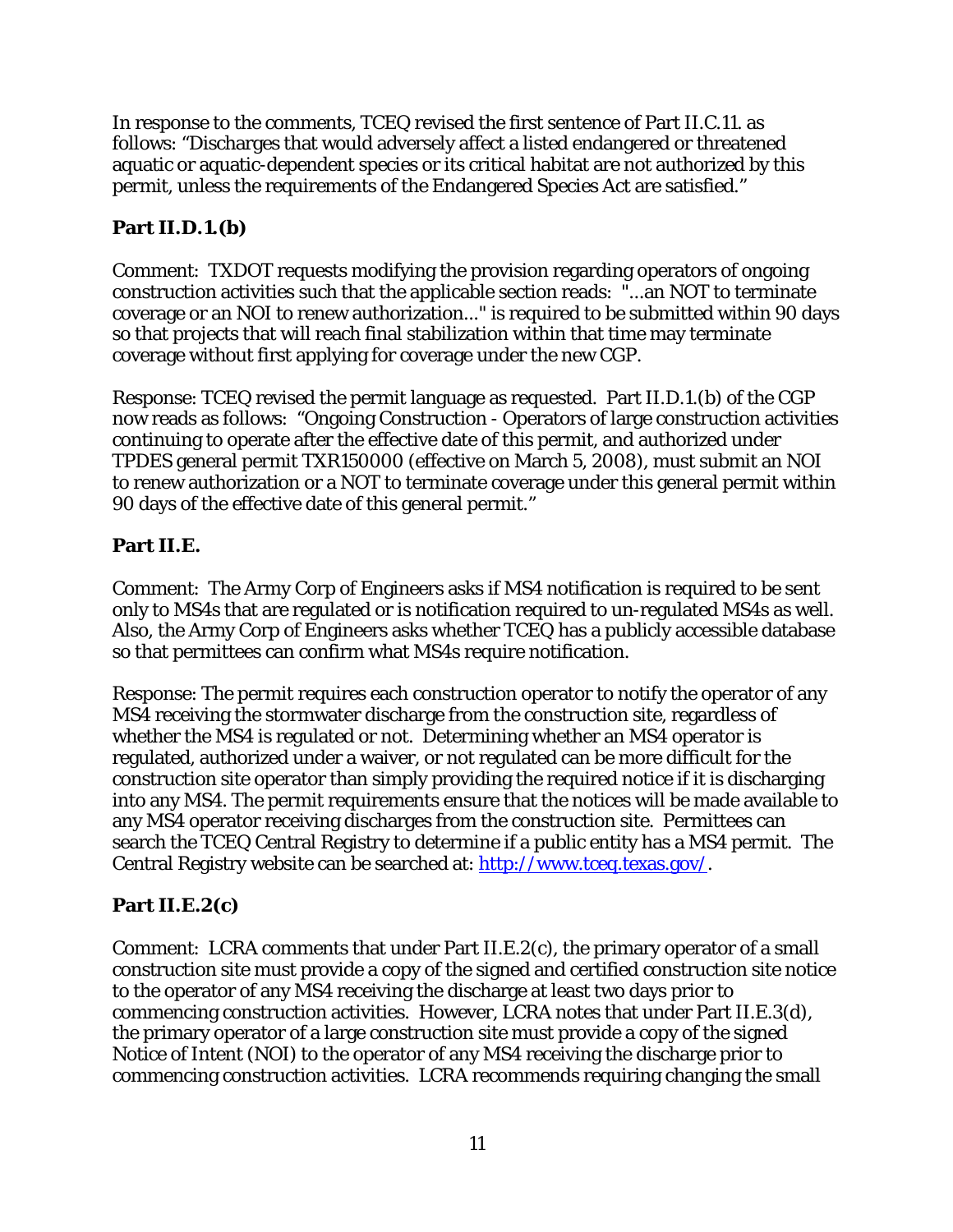MS4 notification requirement, to reflect the same NOI notification requirements as the large construction sites.

Response: In response to the comment, Part II.E.2(c) was revised to read: "…provide a copy of the signed and certified construction site notice to the operator of any municipal separate storm sewer system (MS4) receiving the discharge prior to commencement of construction activities." The specific two day requirement was removed for consistency.

#### **Part II.E.3.**

Comment: Harris County recommends adding back the following language was removed from the language in this section in the previous version of the CGP because removing it adversely impacts the county: "All primary operators must also post a copy of the signed NOI at the construction site in a location where it is readily available for viewing by the general public, local, state and federal authorities prior to commencing construction activities, and must maintain the NOI in that location until completion of the construction activity."

Harris County comments that in fulfilling its requirements under a joint TPDES Phase 1 MS4 permit and as the local authority that inspects and enforces water quality violations, utilizes the information in an NOI to conduct field investigations at construction sites. For instance, if an investigator notes a violation during an investigation, Harris County may use the contact information in the NOI to notify the operator of the violation. Additionally, a posted NOI provides notice that the operator has applied for coverage under the CGP. Such information is especially important when key operator staff is off-site and Harris County investigators need to perform an inspection. Accordingly, by removing the posting requirement, a readily available source of information is lost and Harris County investigators' workload is increased, thus impacting the ability to monitor and compel compliance at these sites.

Response: The removal of the requirement was the suggestion of TCEQ stormwater inspectors. The permit already requires that a site notice be posted and a copy of the NOI must be included as part of the SWP3, which must be retained on-site or be made readily available at the time of an on-site inspection. For this season, TCEQ declines to add the language back to the permit.

## **Part II.E.3.(d)**

Comment: Plano comments that if a secondary operator is required to have an SWP3, then they recommend adding the following to paragraph (d): "Provide a copy of the signed and certified Secondary Operator construction site notice to the operator of any MS4 receiving the discharge at least two days prior to commencement of construction activities."

Response: In response to the comment, TCEQ revised the permit to add a requirement for secondary operators to provide a copy of the signed Secondary Operator site notice to the operator of any MS4 that receives stormwater discharges from the construction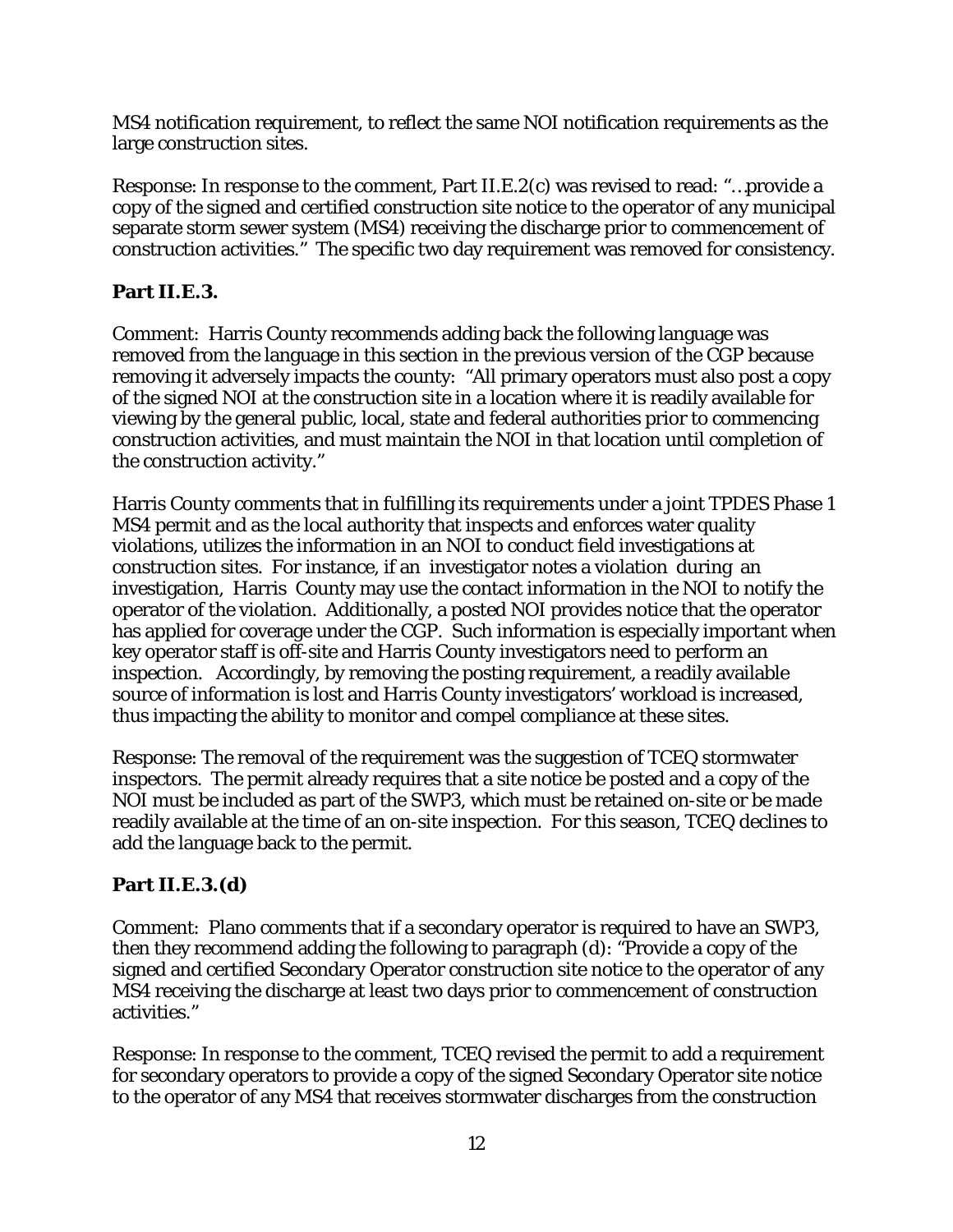site. This new requirement was added as Part II.E.3.(f), and reads as follows: "all secondary operators must provide a copy of the signed and certified Secondary Operator construction site notice to the operator of any MS4 receiving the discharge prior to commencement of construction activities."

## **Part II.E.8.(f)**

Comment: TXDOT comments that if multiple operators have agreed on a shared SWP3, an operator who under that SWP3 is not responsible for preparation of the SWP3 in compliance with the CGP, should not be required to certify the plan was developed in accordance with the CGP when a different operator has assumed responsibility to prepare the SWP3 and make the certification. Secondly, TXDOT comments that while the required confirmation only applies to "applicable" local requirements, for TXDOT projects it is especially difficult and confusing for a contractor to confirm the applicable local requirements. With respect to certain TXDOT contracts, it desires to be a primary operator and responsible for the preparation of the SWP3 in compliance with the CGP. TxDOT has no objections to making the required confirmation in the NOI as proposed, but does not believe it is reasonable or necessary to require the same confirmation from an operator who did not develop the plan.

Therefore, TXDOT recommends adding the following phrase at the end of (f): "…for multiple operators who prepare a shared SWP3, the confirmation for an operator may be limited to its obligations under the SWP3 provided all obligations are confirmed by at least one operator."

Response: TCEQ revised Part II.E.8.(f) of the permit as requested. The requirement now reads as follows: "confirmation that a SWP3 has been developed in accordance with this general permit, that it will be implemented prior to construction, and that it is compliant with any applicable local sediment and erosion control plans; for multiple operators who prepare a shared SWP3, the confirmation for an operator may be limited to its obligations under the SWP3 provided all obligations are confirmed by at least one operator;…"

## **Part II.E.8.(h)**

Comment: TXDOT comments that in some cases (e.g. particularly in west Texas, where few waters have been classified), the first classified segment that is hydrologically connected to a project's discharge location may actually be a hundred or more miles from the project. TXDOT requests modifying this provision to require the segment number if there is a classified segment within a maximum distance downstream (e.g. within one stream mile).

Response: Each receiving stream has its own watershed, and the drainage area of a watershed is not determined by distance. Any pollutant that is discharged into a receiving water that drains into a watershed has the potential to reach any segment of that watershed. Therefore, TCEQ declines to make the requested change.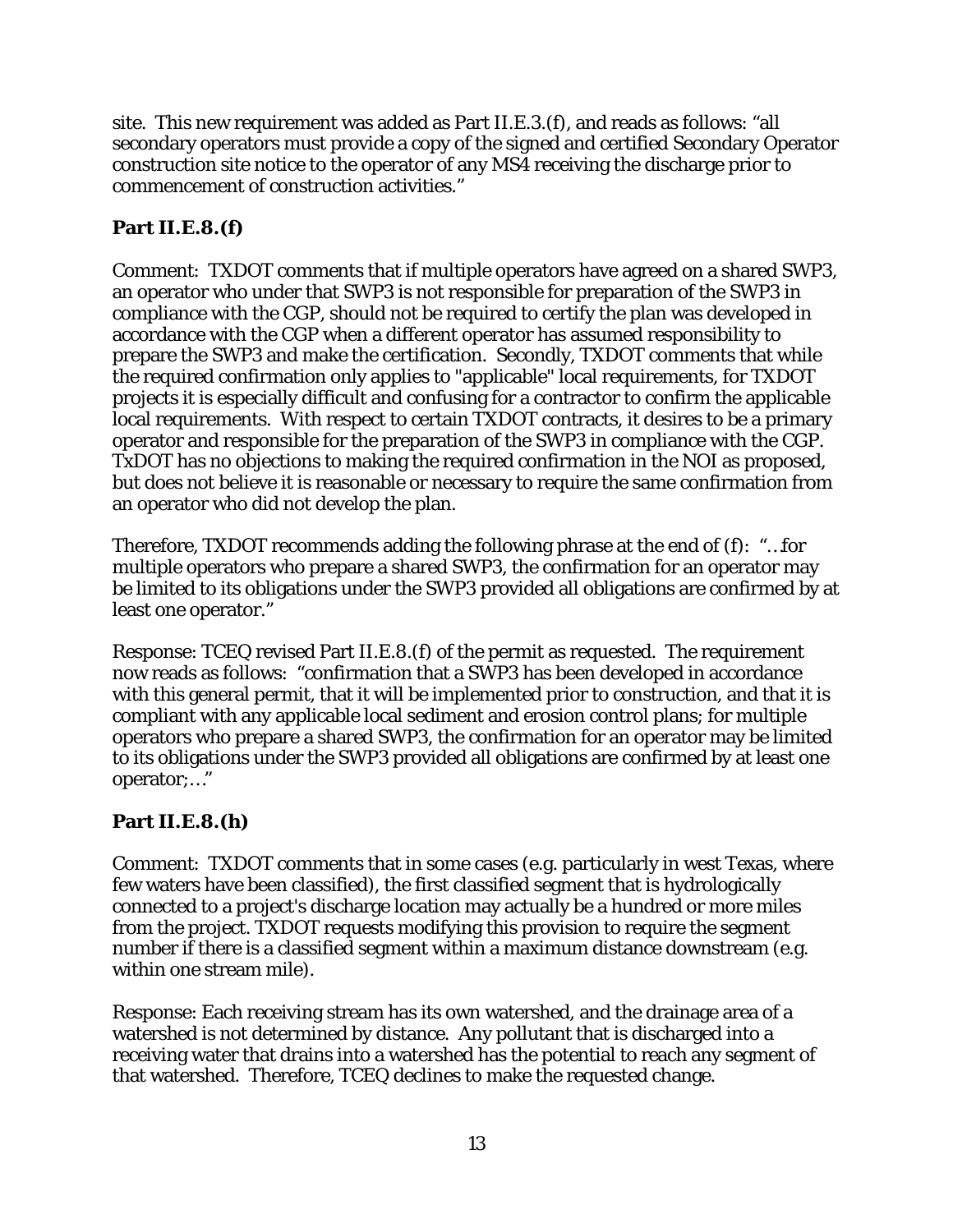#### **Part II.H.2.**

Comment: TAB recommends changing the term "receiving stream" to "receiving water" in this section for consistency with the term used in other sections of the CGP.

Response: In response to the comment, TCEQ changed the term "receiving stream" to "receiving water" in this section.

#### **Part III**

Comment: Project Compliance, LLC comments that throughout the permit the defined term "operator" is used, but in the first sentence of Part III, the permit uses the term "regulated construction site operators." Project Compliance, LLC comments if this phrase has the same meaning as "operator" as used throughout the permit, why not just use the one-word description for consistency.

Response: The intent of Part III is that all operators who are associated with construction projects that are regulated under the CGP must prepare a SWP3. For that reason, the section uses the term "regulated construction site operators." TCEQ declines to make the change, as the term is consistent with the existing CGP and with similar language in EPA's 2012 CGP.

Comment: Plano comments that if a secondary operator is required to have a SWP3, then the text in the first paragraph does not match that requirement and needs to be modified similar to the following: "Secondary operators must either prepare their own SWP3 or participate in a shared SWP3 that covers the areas of the construction site where they have control over the plans and specifications."

Response: The second paragraph of Part III states that individual operators may either prepare separate SWP3s that cover only their portion of the construction project, or they participate in the development of a single comprehensive SWP3. It is the intent of the permit that secondary operators are included under "operator." Therefore, no revisions were made to the permit language in response to the comment.

## **Part III.A.**

Comment: TXDOT requests adding the following sentence as the second sentence of this section: "The SWP3 may provide that one operator is responsible for preparation of an SWP3 in compliance with the CGP and another operator is responsible for implementation of the SWP3 at the project site." TxDOT believes the proposed change is necessary to make the CGP clear that multiple operators responsibilities under a shared SWP3 may be based on a geographic division of a project site or based on a division of roles (i.e. one operator who is responsible for preparing the SWP3 and another operator who is responsible for implementing the SWP3).

Response: In response to the comment, TCEQ added the requested sentence as a new Part III.A.3. The new section now reads as follows: "The SWP3 may provide that one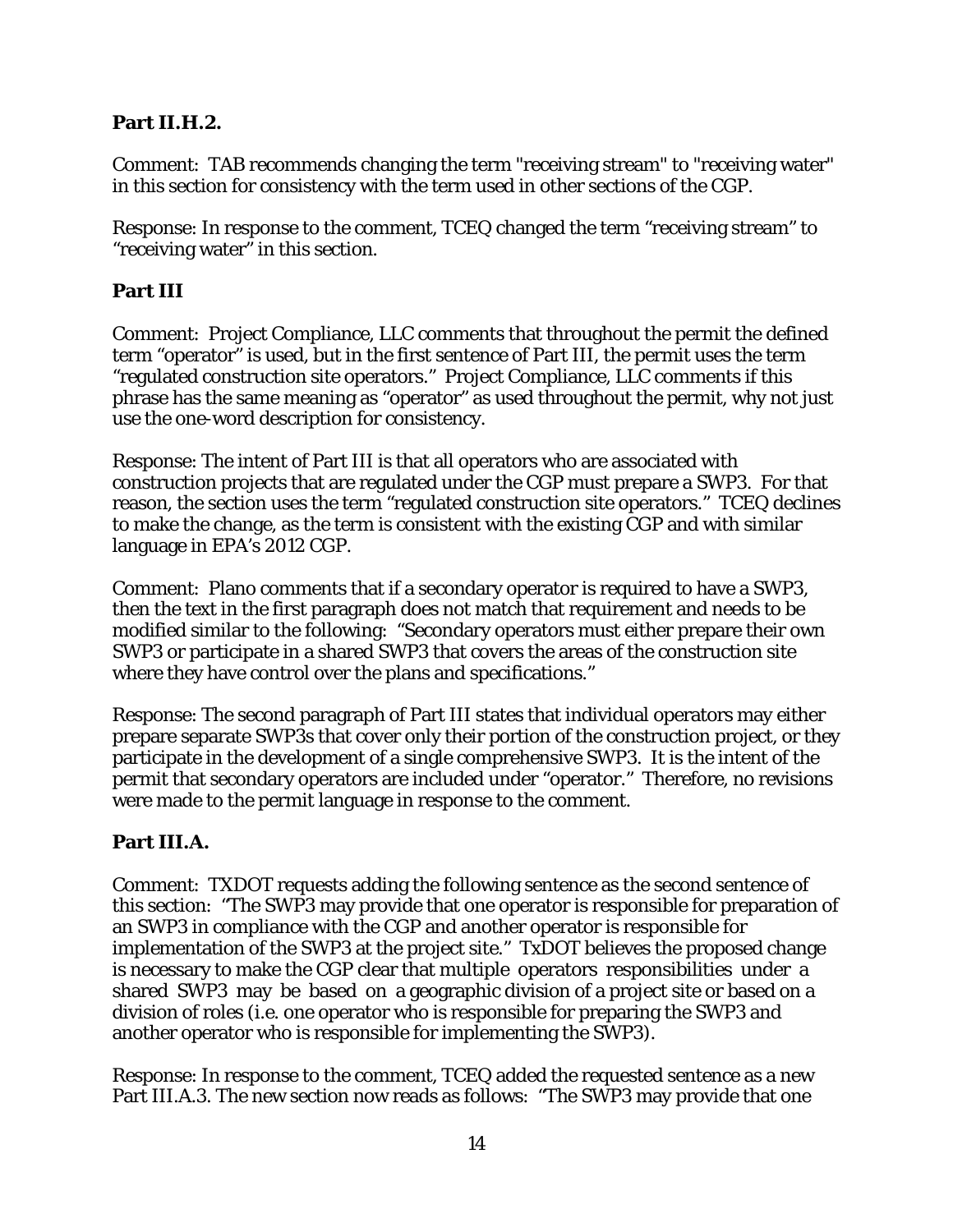operator is responsible for preparation of an SWP3 in compliance with the CGP and another operator is responsible for implementation of the SWP3 at the project site."

## **Part III.D.1.**

Comment: TAB comments that this section states that a copy of the SWP3 must be onsite if there is an onsite office and also states that if there is not an onsite office; one must post the location where the plan can be found. However, TAB notes that the section goes on to state that the plan must be made available for any inspector when he/she arrives to do an inspection. TAB recommends adding the following or something similar for clarity: "If the plan is kept offsite the permittee shall have up to 24 hours to produce said plan to the inspector after proper notification."

Response: In response to the comment, TCEQ added the following two sentences at the end of Part III.D.1.: "If the SWP3 is retained off-site, then it shall be made available as soon as reasonably possible. In most instances, it is reasonable that the SWP3 shall be made available within 24 hours of the request."

## **Part III.D.2.**

Comment: Harris County comments that the following language was omitted from the draft version of the CGP and requests it be added back to the permit because its absence adversely impacts the county: "In addition to the requirement to post the NOI." Harris County notes that in the previous version of the CGP this section read: "In addition to the requirement to post the NOI, a primary operator of a large construction activity must post the site notice provided in Attachment 4 of this permit near the main entrance of the construction site."

Harris County comments that in fulfilling its requirements under a joint TPDES Phase 1 MS4 permit and as the local authority that inspects and enforces water quality violations, utilizes the information in an NOI to conduct field investigations at construction sites. Such information is especially important when key operator staff is off-site and Harris County investigators need to perform an inspection. Accordingly, by removing the posting requirement, a readily available source of information is lost and Harris County investigators' workload is increased, thus impacting the ability to monitor and compel compliance at these sites.

Response: The removal of the language was the suggestion of TCEQ stormwater inspectors. The permit already requires that a site notice be posted and a copy of the NOI must be included as part of the SWP3, which must be retained on-site or be made readily available at the time on an on-site inspection. For this season, TCEQ declines to add the language back into the permit.

## **Part III.F.1.(c)**

Comment: TAB comments that language was added at the end of this section that may be difficult for home builders to meet. TAB comments that the added language reads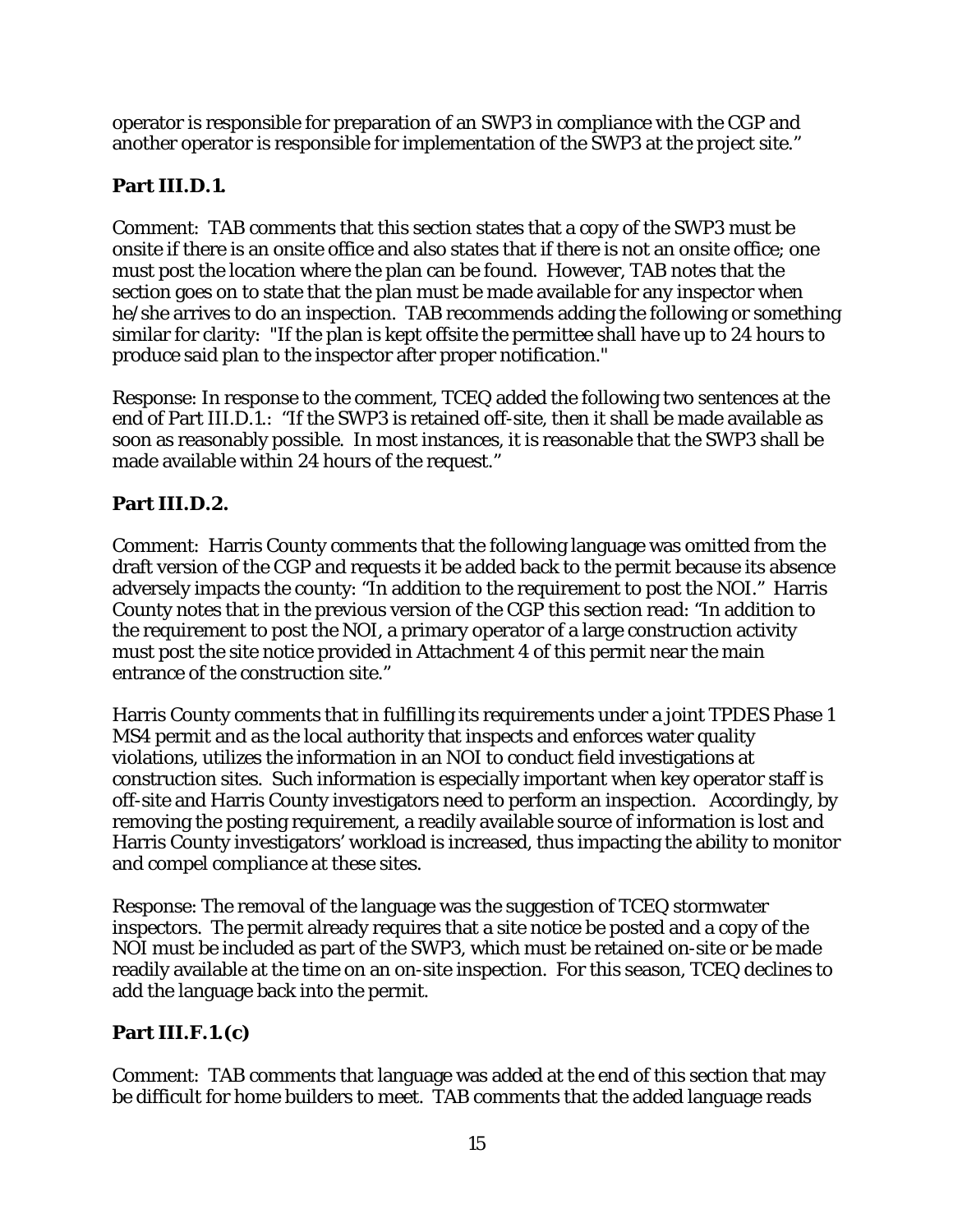"...including estimated start dates and duration of activities." However, TAB notes that the first part of this section already requires a description of the intended schedule or sequence of activities. TAB comments that due to the fact that the proposed new requirement appears to be a commercial type of scheduling exercise, it is suggested that there should be an exception for residential construction.

Response: TCEQ added the language "including estimated start dates and duration of activity" to the CGP at the request of EPA. The added language is consistent with that in EPA's 2012 CGP. However, please note that these dates are estimates only and may be changed. If changes occur due to unforeseen circumstances or for other reasons, the requirement is not meant to "lock in" the operator to meeting these projections. When departures from initial projections are necessary; this should be documented in the SWP3 itself or in associated records, as appropriate.

## **Part III.F.1.(g)(i)**

Comment: TAB comments that (g)(i) requires a detailed map showing drainage patterns anticipated before grading activities. TAB comments that this requirement showing where the water drains before the start of construction could be problematic because many homebuilders do not get topographic information on each individual lot. TAB notes that those builders can determine how water will drain after grading is completed, but may not have the proper information to determine drainage patterns before the grading activity. TAB comments that to get such information may add another survey and additional costs for building the home. TAB recommends deleting the "before" requirement.

Response: TCEQ agrees that determining drainage patterns before grading activities commence may be difficult for some construction developments. In response to the comment, TCEQ revised Part III.F.1. $(g)(i)$  to remove "before" from the requirement. This change is consistent with the existing CGP, and the section now reads: " (i) drainage patterns and approximate slopes anticipated after major grading activities."

# **Part III.F.1.(g)(iii)**

Comment: TXDOT requests moving this provision from Part III.F.1(g) (contents of the site map) to Part III.F.1 (project description). TXDOT comments that a written description of buffers, in some cases, could more effectively communicate their location (e.g. "A 10-foot vegetated buffer will be maintained along the length of the project"), without cluttering the site map. Also, TXDOT notes that it could be problematic to include off-site buffers (which are allowed by Part III.G.1.(h)) on the project's site map, depending on where they are in relation to the area covered by the site map.

Response: TCEQ declines to make the requested change to Part III.F.1.(g), as the provision is consistent with the existing CGP. The permit does not preclude the operator from providing a narrative description of the structural controls (buffers) in addition to indicating their locations on the site map.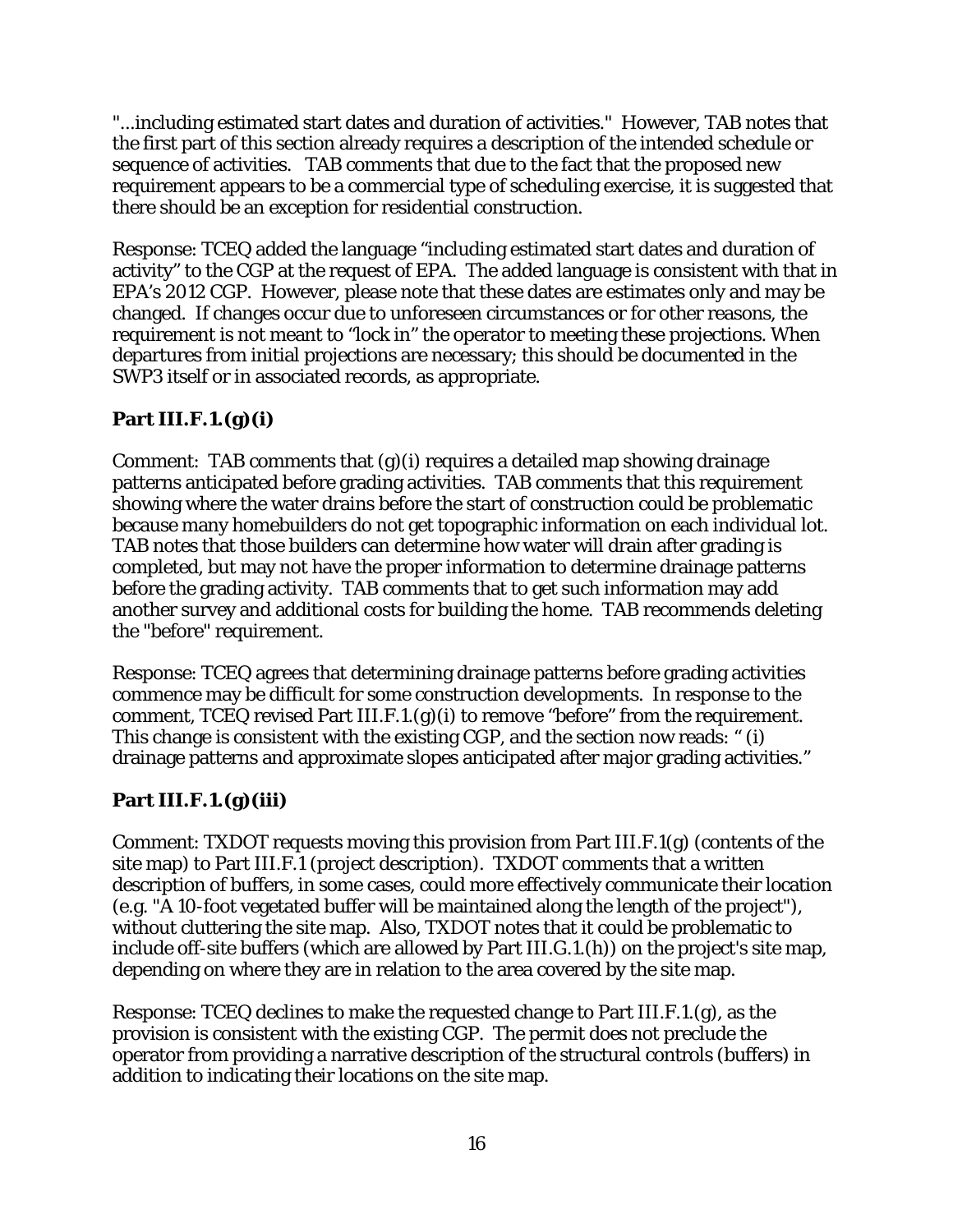However, in response to this comment and others, TCEQ revised Part III.G.1.(i) of the permit to remove the reference to buffer areas that the permittee does not own or that are otherwise outside their operational control. See Part III.G.1.(h) and (g) of this response for the specific language.

# **Part III.F.1.(g)(vi)**

Comment: TAB comments that language was added requiring a detailed map "indicating impaired waters." TAB comments that there were concerns expressed by their members that this cannot be reasonably determined and that the receiving waters are oftentimes quite distant from the site. Questions included the following: 1) If water runs two or three miles through drainage ditches and finally runs into a creek or river that is "impaired," do home builders have to note that on the site map; and 2) How far away is considered far enough away to not include such on a site map. TAB suggests deleting this new requirement.

Response: The requirement to indicate water bodies that are listed as impaired is consistent with the existing CGP and EPA's 2012 CGP. Each receiving water drains into a particular watershed, and the drainage area of a watershed is not determined by distance. It is possible for any pollutant discharged into the receiving stream to reach any segment of the watershed, so if there is an impaired water body in the discharge route up to the first classified segment, it must be indicated on the site map.

Comment: Plano comments that the additional wording at the end of the item should be corrected to read: "…to the site, and also indicating those that are impaired waters;…" Plano comments that as currently written it appears to only require showing surface waters that are impaired.

Response: TCEQ revised the language as requested. Part III.F.1.(g)(vi) of the permit now reads as follows: " (vi) surface waters (including wetlands) either at, adjacent, or in close proximity to the site, and also indicating those that are impaired waters;"

## **Part III.F.1.(g)(viii)**

Comment: TAB comments that language was added requiring a detailed map showing "designated sites where vehicles will exit onto paved roads." TAB comments that this appears to be applicable to commercial construction activities, not residential construction activities. TAB states that concern arises if applied to home building activities, which are significantly different from commercial building activities. TAB notes that in some cases, site access to a residential site may vary from day-to-day. On a similar note, TAB comments that one of the most misapplied BMP requirements is that each site is to have a crushed stone entryway about 20 feet wide by 50 feet long. Again, TAB comments that this appears to be applicable to commercial construction sites, but impractical for residential construction activities. TAB suggests TCEQ include an exception for residential construction in the CGP in both instances.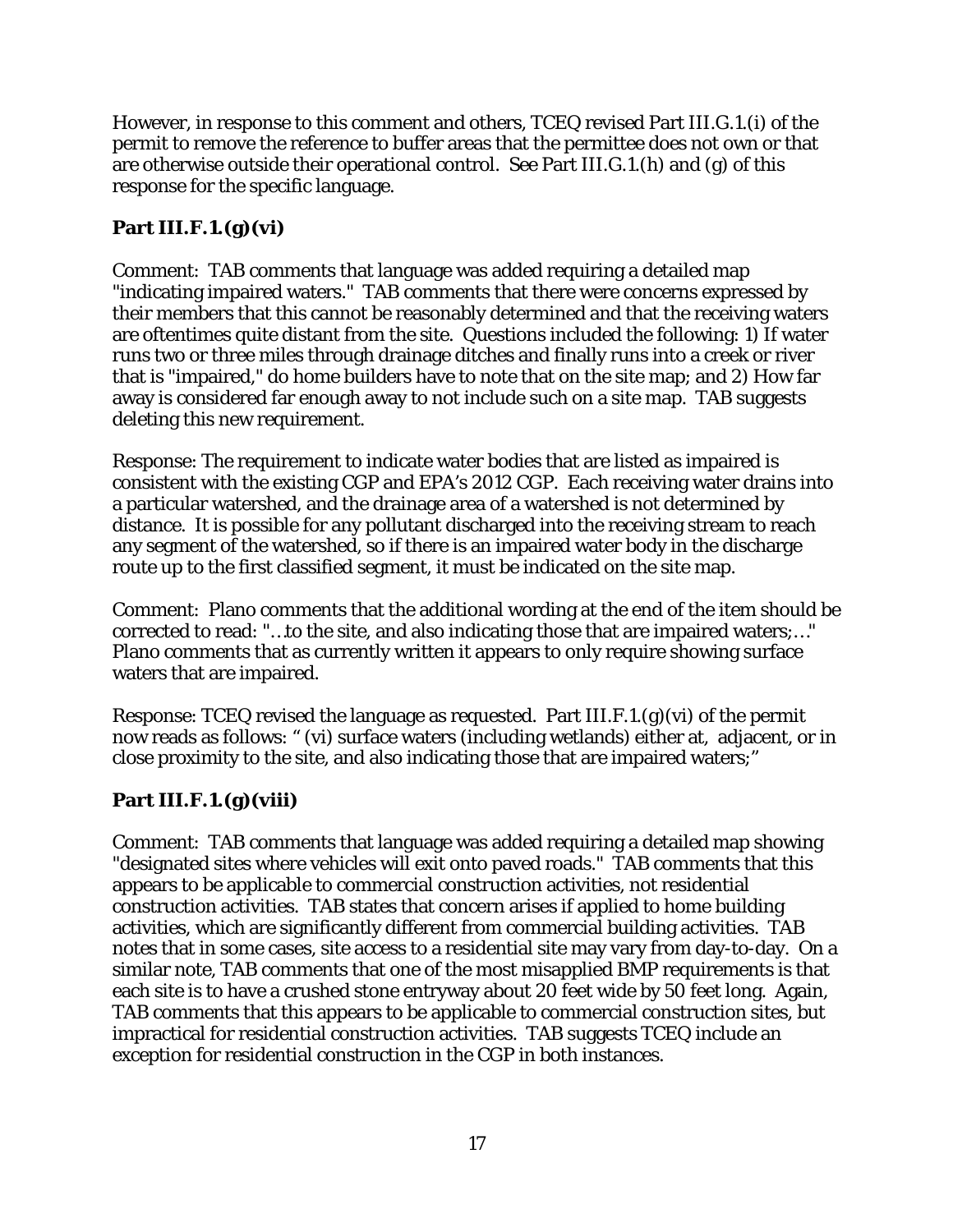TXDOT requests deleting the requirement that the site map show the "designated sites where vehicles will exit onto paved roads: TXDOT comments that on a long, linear project where construction may progress rapidly from one end of the project to the other, vehicle exits can constantly change. Keeping the site map current with vehicle exit locations would be an administrative burden that, since vehicle exits must be inspected on a defined schedule and sediment must be controlled to the extent practicable regardless, would not result in any additional environmental benefit. TXDOT comments that this requirement is more appropriate for a traditional, boxshaped construction project, where the vehicle exits would rarely, if ever, change.

Response: In response to the comments, TCEQ revised Part III.F.1.(g)(ix) as follows: "(ix) designated points on the site where vehicles will exit onto paved roads (for instance, this applies to construction transition from unstable dirt areas to exterior paved roads)." This language is consistent with site map requirements in EPA's 2012 CGP.

Designated construction entry and exit points need to be monitored to prevent off-site tracking of sediment. This requirement is intended to apply to construction from unstable dirt areas to exterior paved roads. Once access roads are paved within a residential development, entry point tracking may no longer be required.

Comment: Plano comments that the additional new language at the end of this subparagraph should be separated into a new sub-paragraph as follows: "(viii) vehicle wash areas and (ix) designated sites where vehicles will exit onto paved roads."

Response: In response to the comment, TCEQ separated the former (viii) into sections (viii) and (ix) and revised (ix) as indicated in the previous response.

## **Part III.F.1.(j)**

Comment: Round Rock comments that including a copy of the entire general permit within the SWP3 seems redundant since permitees are certifying that they have met the requirements of the general permit. Round Rock also comments that this requirement also makes it difficult to include the SWP3 in construction plans where it would be most useful to contractors. Therefore, Round Rock recommends removing "(j) A copy of this TPDES general permit;…" from the CGP.

Response: The purpose of the requirement is so that operators will have a copy of the CGP for reference in the event changes occur at the construction site that requires revision of the SWP3. In the event that there are multiple operators at the site, having the CGP as part of the SWP3 helps ensure that each operator understands his or her responsibilities under the permit.

#### **Part III.F.1.(l)**

Comment: TAB comments that this subsection regarding "storm drain inlets" could prove difficult to implement if the inlets are not right in front of the lot. TAB comments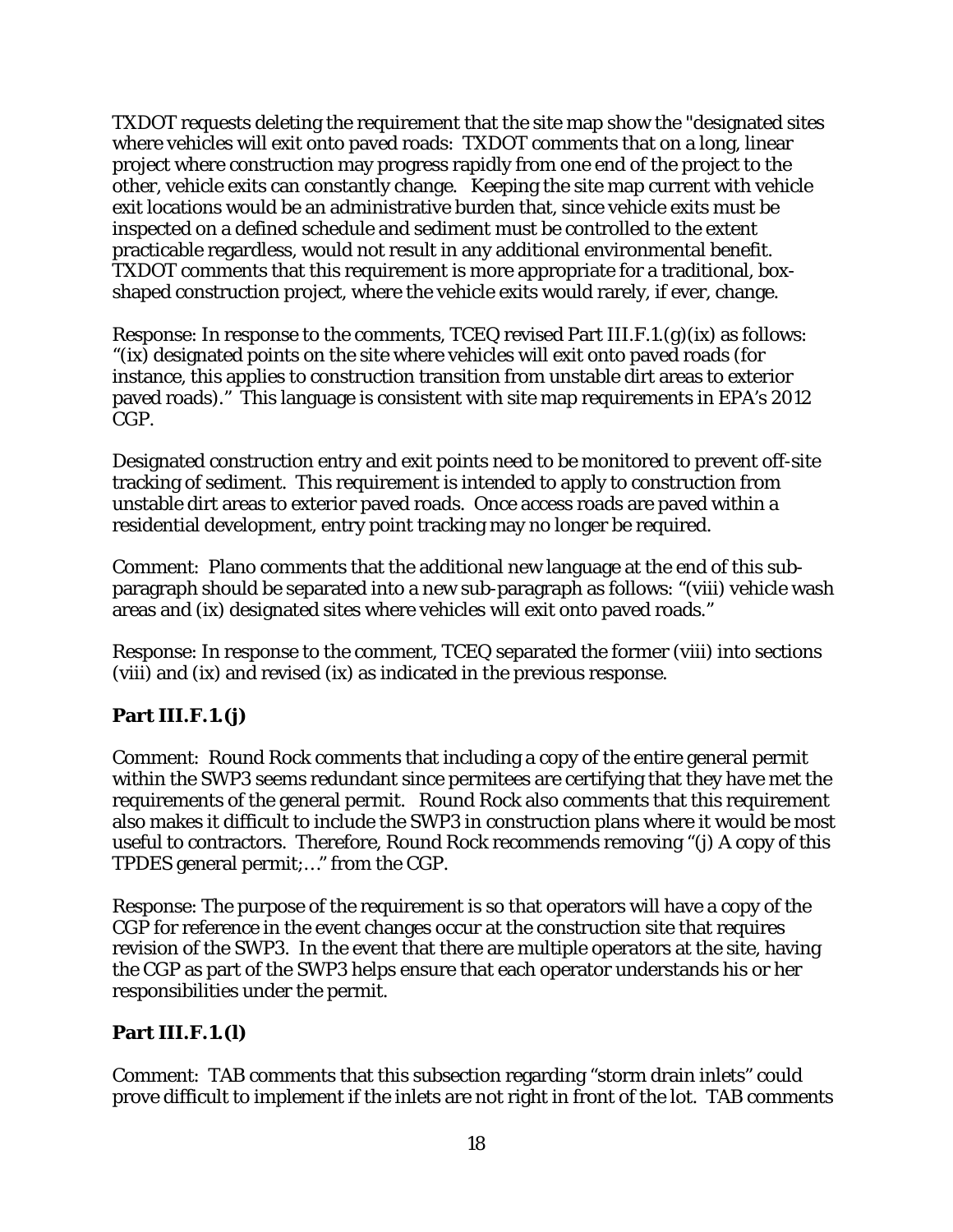that the phrase "in the immediate vicinity" is too vague and could lead to inconsistent enforcement.

Response: The requirement to show storm drain inlets in the immediate vicinity of the site on the site map only applies to those inlets that are easily identifiable from the site or from a publicly accessible area immediately adjacent to the site.

#### **Part III.F.2.(b)**

Comment: LCRA comments that often on projects such as transmission line projects, there are areas on the rights of way that are not intended to be stabilized because they will continue to be utilized in their current state, i.e. access roads, staging areas, transmission pole pads. In addition, LCRA notes that some of these areas are also used by landowners, such as access roads or paths. LCRA recommends revising the CGP in include a new paragraph Part III.F.2(b)(v) similar to the note in the EPA's 2012 CGP, Section 2.2, which reads as follows with TCEQ substituted for EPA: "(v) TCEQ does not expect that temporary or permanent stabilization measures to be applied to areas that are intended to be left un-vegetated or un-stabilized following construction (e.g., dirt access roads, utility pole pads, areas being used for storage of vehicles, equipment, or materials)."

Response: TCEQ added the requested language to the permit as Part III.F.2(b)(v).

## **Part III.F.2.(b)(iii)**

Comment: TAB comments that the initiation of erosion control and stabilization language was changed from "as soon as practical" in the current CGP to "immediately" in this version of the CGP. TAB comments that this creates significant enforcement issues due to the fact that actions cannot always be done immediately. TAB requests that the language be changed to read "within 48 hours" or a similar time frame. Plano comments that replacing "as soon as practicable" with "immediately" in this paragraph is not necessary. Plano comments that the language in the current CGP is adequate for any jurisdiction that actively enforces the CGP requirements. Luminant comments that this provision, included in the last two versions of the CGP, had a 21-day exception to initiating soil stabilization in the event that construction activities temporarily cease for more than 14 days, but would resume within 21 days. To account for such situations, Luminant requests that the 21-day exception be added back to the CGP. TXDOT comments that it is not always appropriate to immediately initiate site stabilization when construction activities temporarily cease for short periods of time (e.g. when weather temporarily prohibits work). TXDOT requests that that TCEQ not require the initiation of site stabilization if work will resume within 14 calendar days. Also, TXDOT requests, at minimum, that TCEQ not require the completion of stabilization in less time than EPA does (i.e. within 14 days of the initiation of stabilization, rather than within 14 days after the construction activity has ceased).

TXDOT recommends wording (b)(iii) as follows: "Erosion control and stabilization measures must be initiated immediately in portions of the site where construction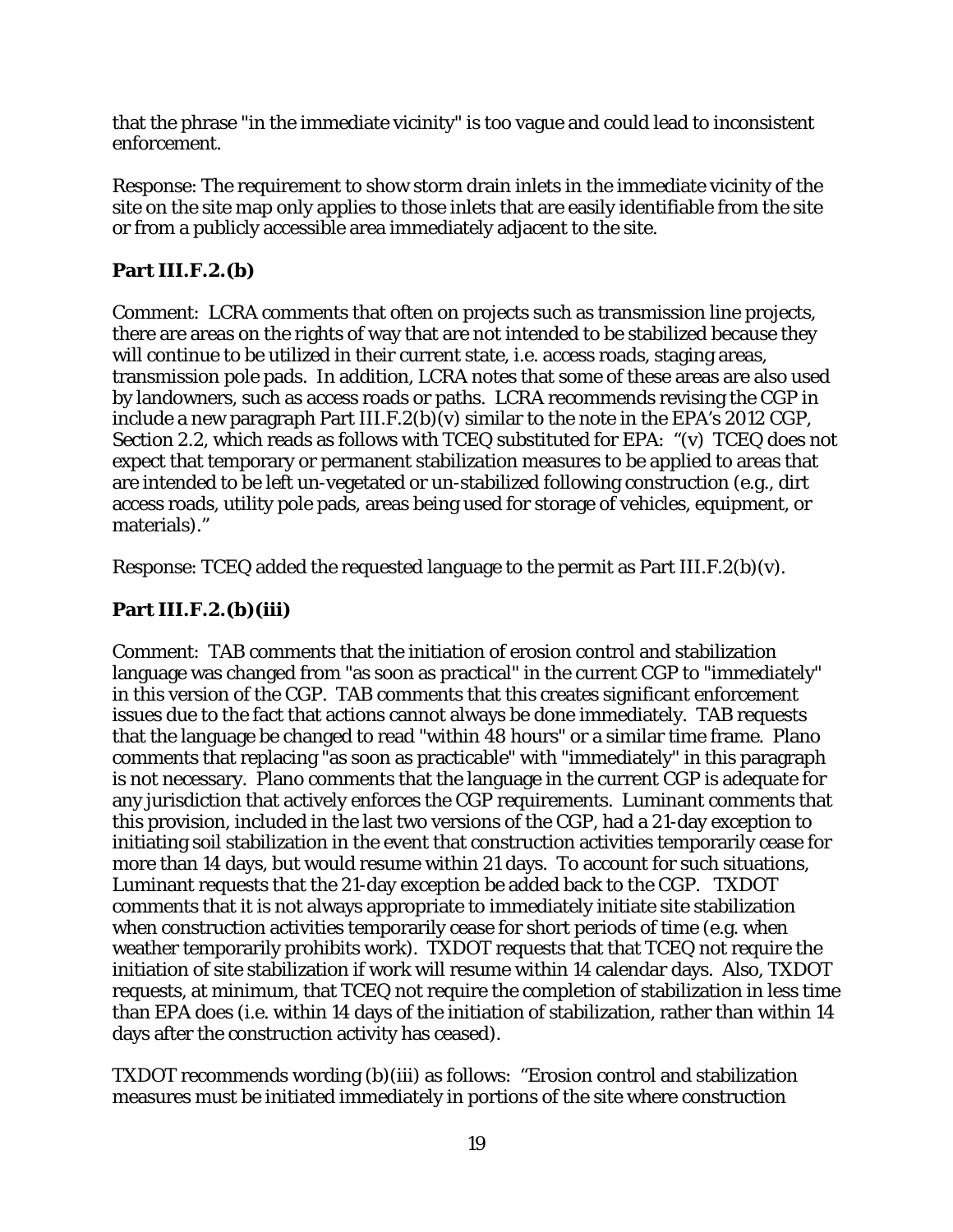activities have temporarily ceased and will not resume for a period exceeding 14 calendar days. Stabilization measures that provide a protective cover must be initiated immediately in portions of the site where construction activities have permanently ceased. Except as provided in (A) through (D) below, temporary stabilization must be completed within 28 calendar days after the initiation of soil stabilization no more than 14 days after the construction activity in that portion of the site has temporarily or permanently ceased and final stabilization must be achieved prior to termination of permit coverage:…"

Response: The term "immediately" is used to define the deadline for initiating stabilization measures. In the context of this requirement, "immediately" means as soon as practicable, but no later than the end of the next work day, following the day when the earth-disturbing activities have temporarily or permanently ceased. This definition was taken from EPA's 2012 CGP.

However, in response to the comments from TAB and Plano, TCEQ revised Part III.F.2(b)(iii) so that it reads as follows: "Erosion control and stabilization measures must be initiated immediately in portions of the site where construction activities have temporarily ceased and will not resume for a period exceeding 14 calendar days. Stabilization measures that provide a protective cover must be initiated immediately in portions of the site where construction activities have permanently ceased. The term 'immediately' is used to define the deadline for initiating stabilization measures. In the context of this requirement, 'immediately' means as soon as practicable, but no later than the end of the next work day, following the day when the earth-disturbing activities have temporarily or permanently ceased. Except as provided in (A) through (D) below, these measures must be completed as soon as practicable, but no more than 14 calendar days after the initiation of soil stabilization measures:"

Federal regulations in 40 CFR §450.21 require that soil stabilization measures must be initiated immediately if construction activities have ceased and will not resume for a period exceeding 14 calendar days. This requirement is echoed in the CGP, and is the reason why the 21-day soil stabilization exception in the existing permit was removed. If work on the site will resume within 14 calendar days, site stabilization is not required at that time. TCEQ declines to change the deadline for completing temporary stabilization from 14 to 28 days, as the 14 day deadline is consistent with the requirement in both the existing permit and EPA's 2012 CGP.

Comment: Plano and Project Compliance LLC request that TCEQ provide a real world definition or some guidance for the determining what is meant by the phrase "temporarily ceased." Project Compliance LLC comments that construction often temporarily ceases every night, every weekend, and over holidays and without defining "temporarily ceased" it could be argued by some that stabilization measures must be initiated every night, weekend, and holiday.

Response: For the purposes of the CGP, earth-disturbing activities have temporarily ceased when clearing, grading, and excavation within any area of the site that will not include permanent structures will not resume (i.e., the land will be idle) for a period of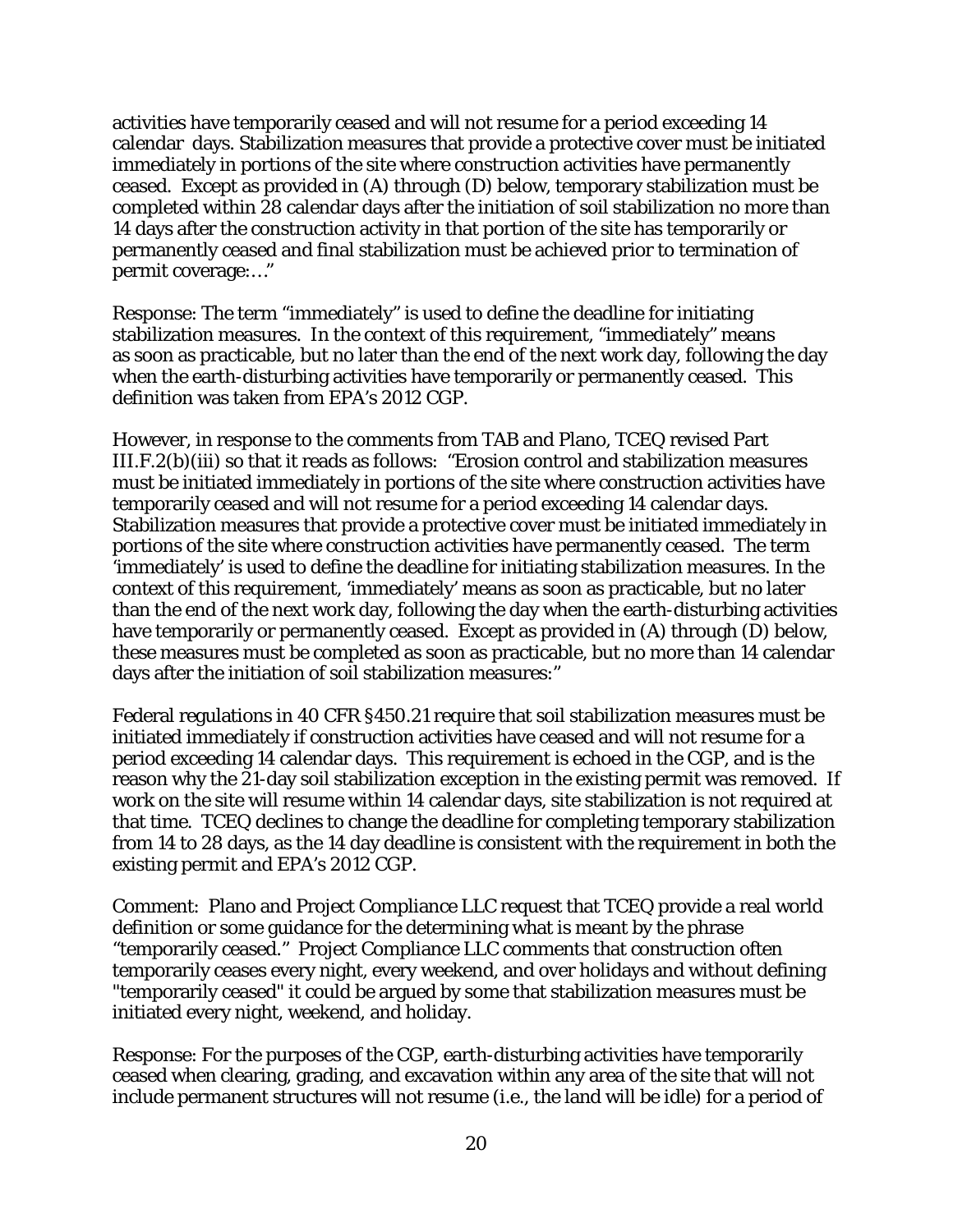14 or more calendar days, but such activities will resume in the future. This interpretation is consistent with the existing TCEQ permit and with EPA's 2012 CGP.

Comment: TXDOT recommends adding a new  $(b)(iii)(D)$  that states: "If the initiation and/or completion of vegetative stabilization is affected by circumstances beyond the control of the permittee vegetative stabilization must be initiated and/or completed as soon as conditions or circumstances allow it on the site. The requirement to initiate stabilization is triggered as soon as it is known with reasonable certainty that work will be stopped for 14 or more additional calendar days." TXDOT notes that their suggested language paraphrases the exception included in EPA's 2012 CGP.

Response: In response to TxDOT's comment, TCEQ added a new paragraph (D) to Part III.F.2(b)(iii) of the CGP to address situations where the initiation or completion of stabilization measures cannot be performed due to circumstances beyond the control of the permittee. The new language is consistent with a similar requirement in EPA's CGP and reads as follows: "If the initiation or completion of vegetative stabilization is affected by circumstances beyond the control of the permittee, vegetative stabilization must be initiated or completed as soon as conditions or circumstances allow it on the site. The requirement to initiate stabilization is triggered as soon as it is known with reasonable certainty that work will be stopped for 14 or more additional calendar days."

## **Part III.F.2.(b)(iii)(a)**

Comment: Luminant proposes that language be added to this provision to include other extreme weather conditions; i.e. a series of significant rain events, flooding, etc. TXDOT requests that TCEQ include provisions that allow exceptions to both the initiation and completion of stabilization timeframes in circumstances beyond the permittee's control. TXDOT comments that many factors can influence the timing of stabilization initiation and completion, including weather, season, location of the project, availability of materials, etc. For example, in December and January, the ground may simply be too cold to initiate temporary stabilization. TXDOT also requests an exception to the initiation of temporary stabilization in cases where construction is expected to resume within 14 days, but unexpectedly exceeds that timeframe.

Response: To address situations where the initiation or completion of stabilization measures cannot be performed due to circumstances beyond the control of the permittee (e.g. problems with the supply of seed stock or with the availability of specialized equipment, unsuitability of soil conditions due to excessive precipitation or flooding), TCEQ added TxDOT's suggested language as paragraph (D) to Part III.F.2(b)(iii) of the CGP. This language is consistent with a similar requirement in EPA's 2012 CGP. See the previous response for the specific language.

Comment: Project Compliance, LLC, Plano, and TXDOT comment that there appears to be a conflict between Part III.F.2(b)(iii) and Part III.G.1(h)(2). The former section requires erosion controls and stabilization measures to be completed within 14 days. The latter section requires soil stabilization when earth disturbing activities are not to resume within 14 calendar days and gives 14 days after initiation to complete soil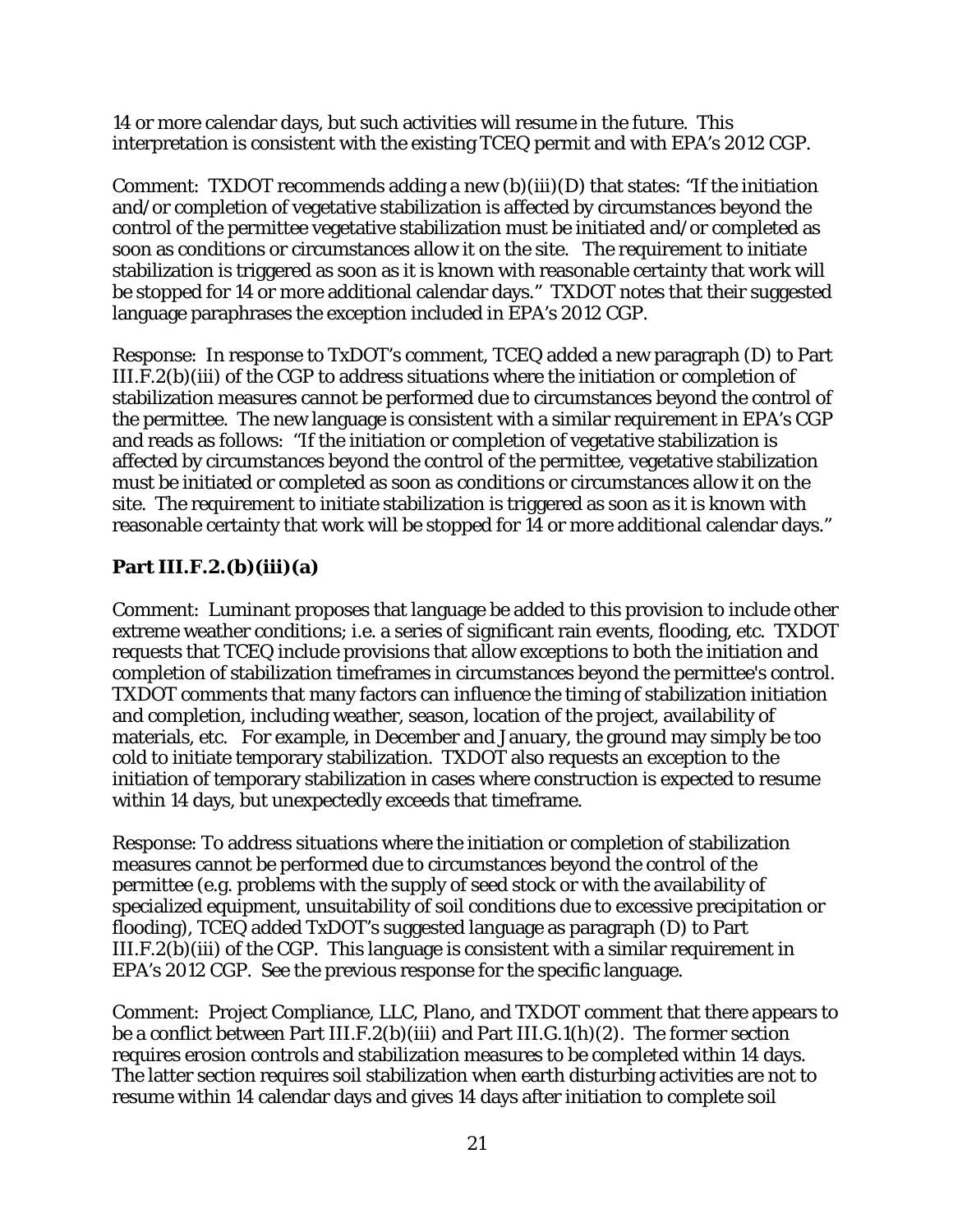stabilization measures. LCRA comments there is a big difference between the two. Under the first, you have to complete your temporary stabilization within the 14 days, but under the second as long as stabilization begins within the 14-day period you have an additional 14 days to complete the work. Project Compliance, LLC asks whether these should be the same or if there is some reason they are different. TXDOT questions the practicality of the time limits proposed for "initiation of stabilization" and "completion of stabilization."

Response: In response to the comments, TCEQ revised the last sentence of Part III.F.2(b)(iii) to state that, except for the reasons provided in the CGP, stabilization must be completed as soon as practicable, but no more than 14 calendar days after the initiation of soil stabilization measures. This change makes this section consistent with Part III.G.1(h)(2), which requires that temporary stabilization must be completed within 14 days after initiation of soil stabilization measures. The revised sentence in Part III.F.2(b)(iii) now states: "Except as provided in (A) through (D) below, these measures must be completed as soon as practicable, but no more than 14 calendar days after the initiation of soil stabilization measures:…"

## **Part III.F.2.(c)(i)(A)(4)**

Comment: DART comments that the currently proposed language (also in Part III.G.6) regarding sedimentation basins states that a permittee shall utilize outlet structures that withdraw water from the surface, unless infeasible. DART comments that this language is too confining and doesn't appear to allow for a permittee constructing a basin to function as both a sedimentation basin and a secondary containment structure for petroleum products as part of a Spill Prevention Control and Countermeasures Plan. DART recommends that the permit language be modified to allow for optional basin discharge structures that can be modified depending on the discharge requirements of the situation. For example, a basin would utilize surface withdrawal discharge for sedimentation purposes during precipitation events; no discharge during dry weather for petroleum containment; and bottom (underflow) discharge for petroleum containment during precipitation. DART suggests modifying the language of (A)(4) and Part III.G.6. to replace the phrase "unless infeasible" with the phrase "when possible." Plano comments that the last portion of this sentence is redundant and not necessary. Plano recommends removing the following text "…, as required in Part III.G.6 of this general permit."

Response: It is not the intent of the permit that sedimentation basins at construction sites be used for anything other than stormwater retention. Therefore, TCEQ declines to make the suggested revision. However, in response to Plano's comment, TCEQ removed the phrase "as required in Part III.G.6 of this general permit" from Part III.F.2.(c)(i)(A)(4). That section now reads: "(4) Unless infeasible, when discharging from sedimentation basins and impoundments, the permittee shall utilize outlet structures that withdraw water from the surface."

Comment: TAB comments that language added at the end of the second paragraph of this section would require recording rainfall amounts, as well as beginning and ending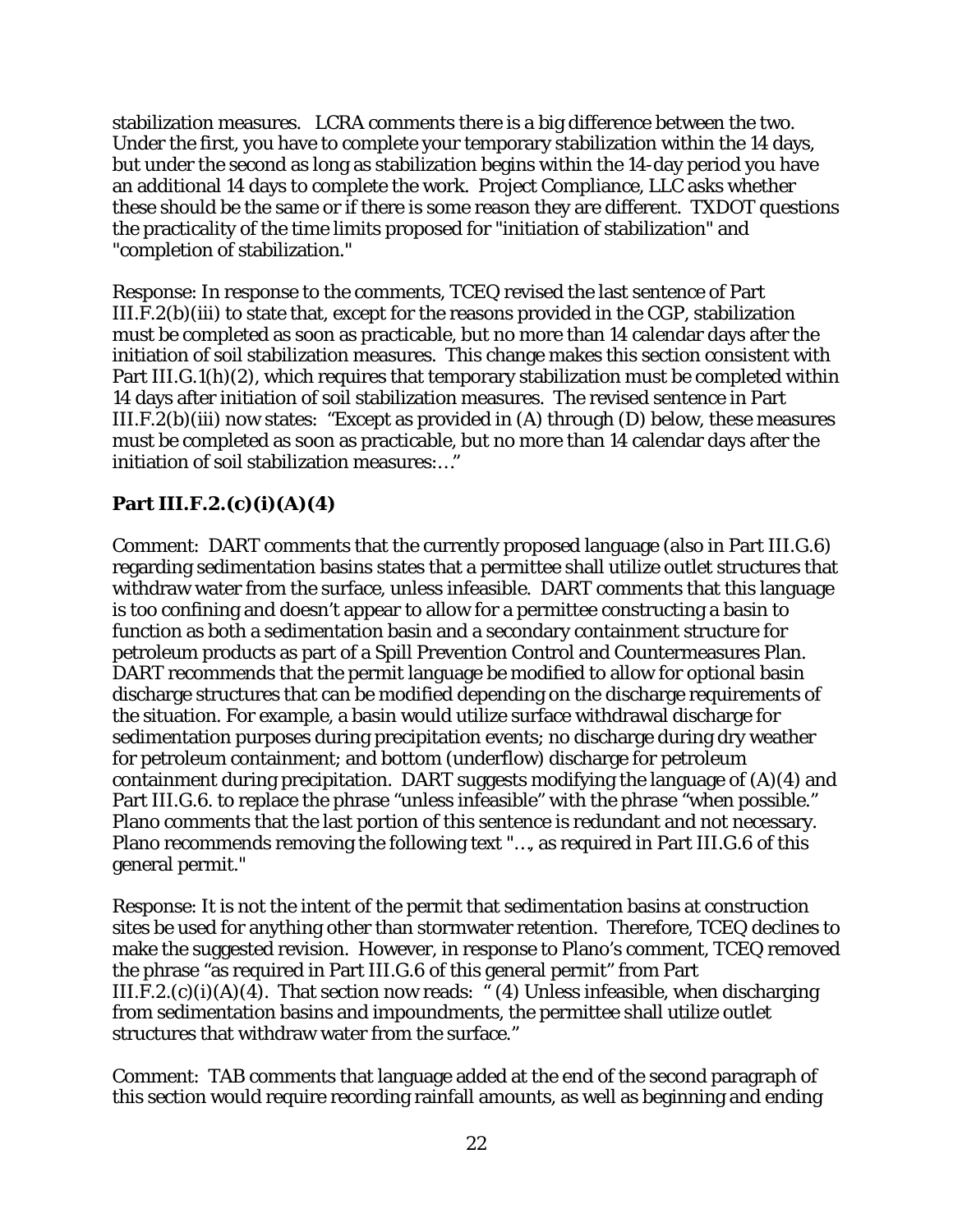dates for drought conditions, in the SWP3. TAB comments that the requirement for drought conditions is impractical because droughts do not have exact start and end dates, thus making it almost impossible to comply with the new requirements. Also, in regards to recording the rainfall, TAB comments that if you do inspections every 14 days and on rain events it might make sense to record rainfall, but that if you do weekly inspections (and not for rain events), then keeping track of rainfall amounts is unnecessary.

Response: In response to the comment and to clarify the provision, the last sentence of the second paragraph in Part III.F.7.(a) was revised as follows: "The SWP3 must also contain a record of the total rainfall measured, as well as the approximate beginning and ending dates of winter or drought conditions resulting in monthly frequency of inspections." This requirement is consistent with EPA's 2012 CGP.

Comment: TAB notes that in the third paragraph, when doing alternative weekly inspections, they are required to occur on a specifically defined day. TAB suggests changing the requirement to "once per week" to give more flexibility rather than having to restrict the inspections to one specific day of the week.

Response: The option to inspect controls once every seven (7) calendar days is consistent with the existing TCEQ permit and EPA's 2012 CGP. TCEQ declines to change the inspection frequency to once per week. However, in response to the comment, TCEQ revised identical sentences in Part III.F.7.(a) and (b) to remove the requirement that, if the alternative schedule is developed, the inspection must occur on a specifically defined day. The applicable sentence in both sections now reads: "If this alternative schedule is developed, then the inspection must occur regardless of whether or not there has been a rainfall event since the previous inspection."

#### **Part III.F.7.(a)**

Comment: Plano asks that since there is no requirement in the current CGP to measure rainfall, does the new language at the end of this paragraph impose a rainfall monitoring requirement. Plano says if the answer is "yes," it wants to know whether it only imposed during the winter conditions and in the arid, semi-arid, or drought-stricken areas. Plano comments that the inclusion of the beginning and ending dates in the SWP3 is appropriate, but the imposition of rainfall monitoring is not necessary.

Response: The requirement to measure the rainfall is for periods where there is a reduction in the inspection frequency due to arid, semi-arid, or drought conditions. The operator must measure the rainfall to determine if a storm event of 0.5 inches or greater has occurred at the construction site, and must document the approximate beginning and ending dates of winter or drought conditions resulting in monthly frequency of inspections.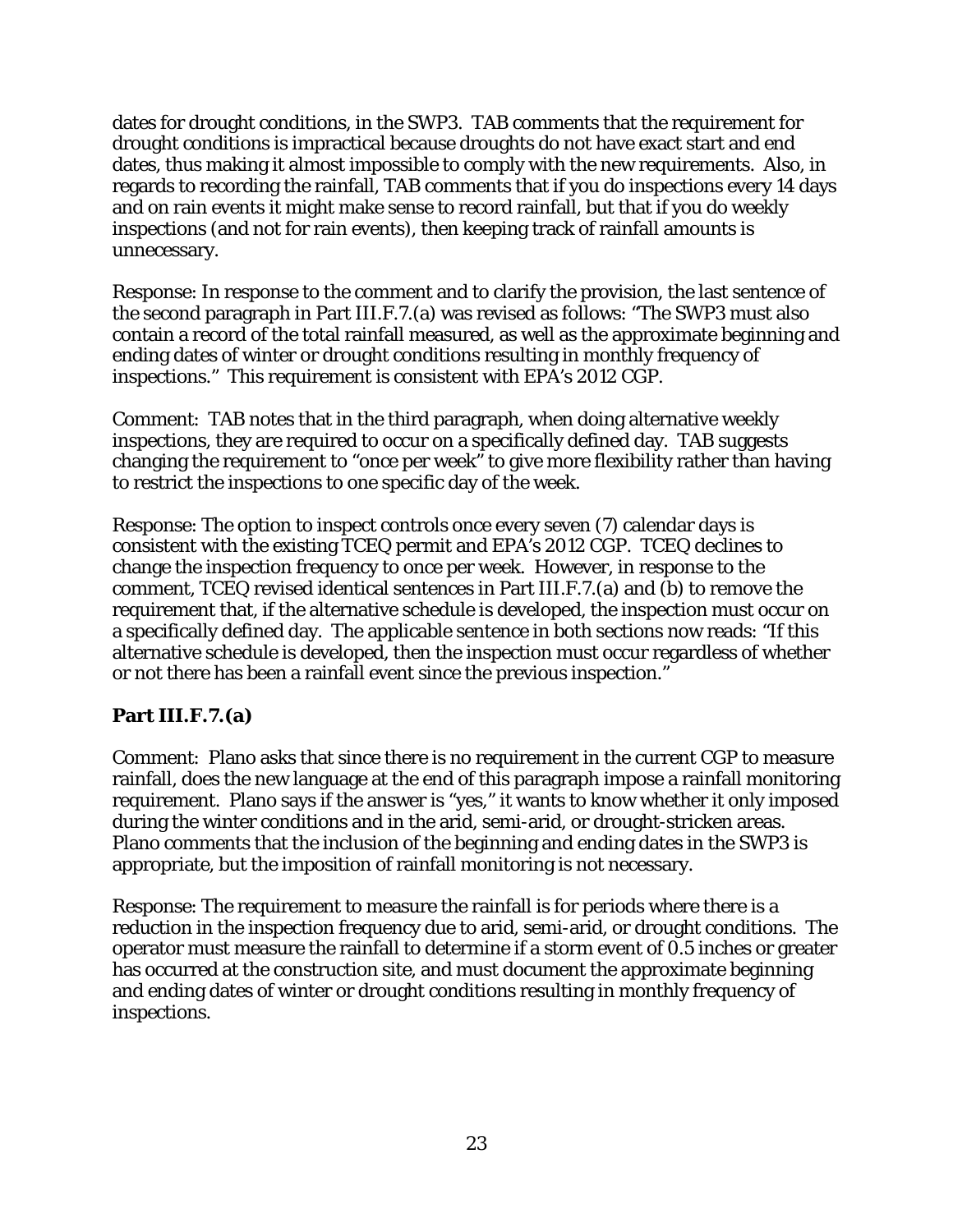#### **Part III.F.7.(b)**

Comment: Plano comments that the third sentence of this paragraph should have the phrase "or greater" inserted after the text ending with "…a storm event of 0.5 inches" to be consistent with the remainder of the CGP, which states "a storm event of 0.5 inches or greater."

Response: In response to the comment, TCEQ revised the language as requested to be consistent with the remainder of the CGP. The third sentence of Part III.F.7.(b) now reads: "In these circumstances, controls must be inspected at least once every 14 calendar days and within 24 hours of the end of a storm event of 0.5 inches or greater, but representative inspections may be performed."

#### **Part III.G.**

Comment: TAB comments that the entirety of this section appears to be geared toward commercial construction and is impractical for home building. TAB recommends that the entire section exempt residential construction. Specifically, TAB comments that the first paragraph introduces the term "best practicable control technology currently available (BPT)." TAB says this term creates confusion among its members and asks who or what will determine what BPTs are currently available. TAB also notes that subsections l(a) and (b) reference volume, velocity, and flow rates. TAB states that this appears to be geared toward commercial building and that residential builders generally do not engage in such activity and suggests that residential construction be exempt from these requirements. Additionally, TAB comments that in the last part of subsection 1(e) requiring "soil characteristics, including the range of the soil particle sizes expected to be present at the site" also appears to be geared toward commercial building. TAB comments that home builders generally do not engage in such activity and suggests exempting residential construction from this requirement. Finally, TAB comments that Subsections (2) through (6) appear aimed at commercial construction activities and are impractical for home building. TAB also suggests here that an exception be made for residential construction activities.

Response: The requirements in Part III.G were taken directly from the Construction and Development (C&D) Effluent Guidelines in 40 CFR §450.21 and adopted by reference by TCEQ in 30 TAC §305.541. These requirements are applicable to all construction sites, and there are no exemptions provided in the federal regulations for residential construction activities. However, if a requirement is found to be infeasible, it must be documented in the SWP3.

#### **Part III.G.1.(b)**

Comment: LCRA comments that this section states that"... controls must be designed, installed, and maintained to control stormwater discharges, including both peak flow rates and total stormwater volume,... to minimize erosion at outlets...." LCRA understands the need to control stormwater discharges on conventional projects where stormwater is usually channelized; however, transmission line projects do not usually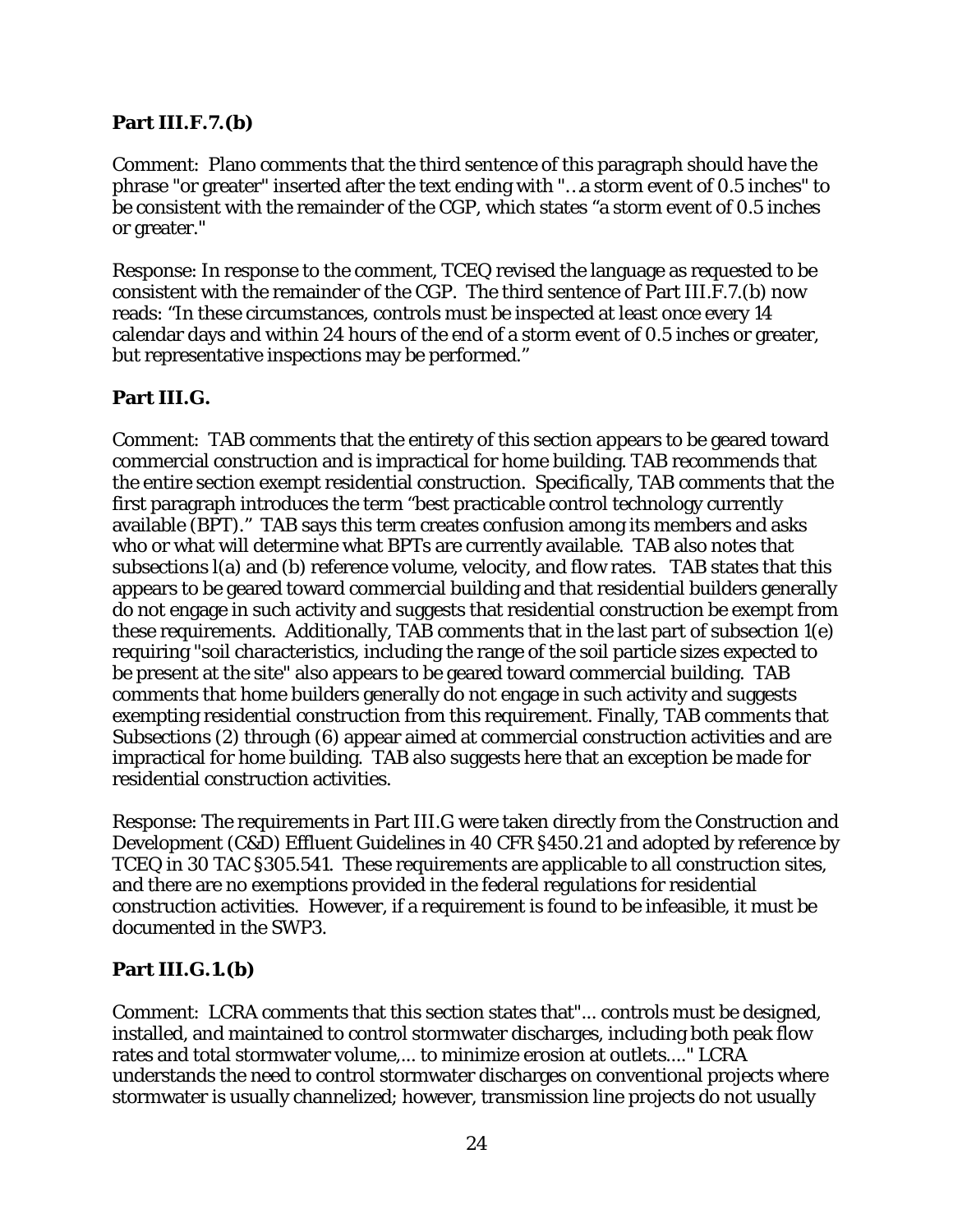cause changes to existing topography or change existing stormwater flow patterns. LCRA comments that applying this requirement to a transmission line project when stormwater flow is not channelized would be impracticable. LCRA recommends revising the language for consistency with EPA's 2012 CGP Section 2.1.1.1.a.ii, which reads as follows: "If any stormwater flow will be channelized at the site, stormwater controls must be designed to control both peak flowrates and total stormwater volume to minimize erosion at outlets and to minimize downstream channel and streambank erosion."

Response: In response to the comment, TCEQ revised Part III.G.1.(b) of the permit to include the suggested language from EPA's CGP as follows: " (b) If any stormwater flow will be channelized at the site, stormwater controls must be designed to control both peak flowrates and total stormwater volume to minimize erosion at outlets and to minimize downstream channel and streambank erosion;…"

#### **Part III.G.1.(f)**

Comment: LCRA comments that this section contains the following requirement: "Direct stormwater to vegetated areas to increase sediment removal and maximize stormwater infiltration." LCRA states that due to the nature of a transmission line projects, this requirement may not be feasible. LCRA recommends that TCEQ revise the sentence to be similar to the language in section 2.1.1.2(b) of the EPA's 2012 CGP. The revised sentence would read: "Direct stormwater to vegetated areas to increase sediment removal and maximize stormwater infiltration..., unless infeasible."

Response: In response to the comment, TCEQ revised the second sentence of Part III.G.1.(f) to include the suggested language from EPA's CGP. The sentence now reads: "Direct stormwater to vegetated areas to increase sediment removal and maximize stormwater infiltration, unless infeasible;..."

## **Part III.G.1.(g)**

Comment: Amarillo objects to the requirement described in this section that builders minimize soil compaction and, unless infeasible, preserve topsoil. Amarillo requests deletion of paragraph (g) from the permit, or in the alternative clarify the language to focus upon minimizing soil compaction in post construction pervious areas such that compaction is comparable to what it was before construction, if feasible.

Response: The requirement in Part III.G.1.(g) is taken directly from the Construction and Development Effluent Guidelines in 40 CFR §450.21 and adopted by reference by TCEQ in 30 TAC §305.541. However, TCEQ recognizes that some projects may be designed to be highly impervious after construction with little or no vegetation remiaing. In these cases, preserving topsoil at the site would not be feasible. In order to provide clarification, TCEQ revised Part III.G.1. to include the following clarification language from EPA's 2012 CGP in (g) and (h): "(g) Preserve native topsoil at the site, unless infeasible; and (h) Minimize soil compaction in post-construction pervious areas. In areas of the construction site where final vegetative stabilization will occur or where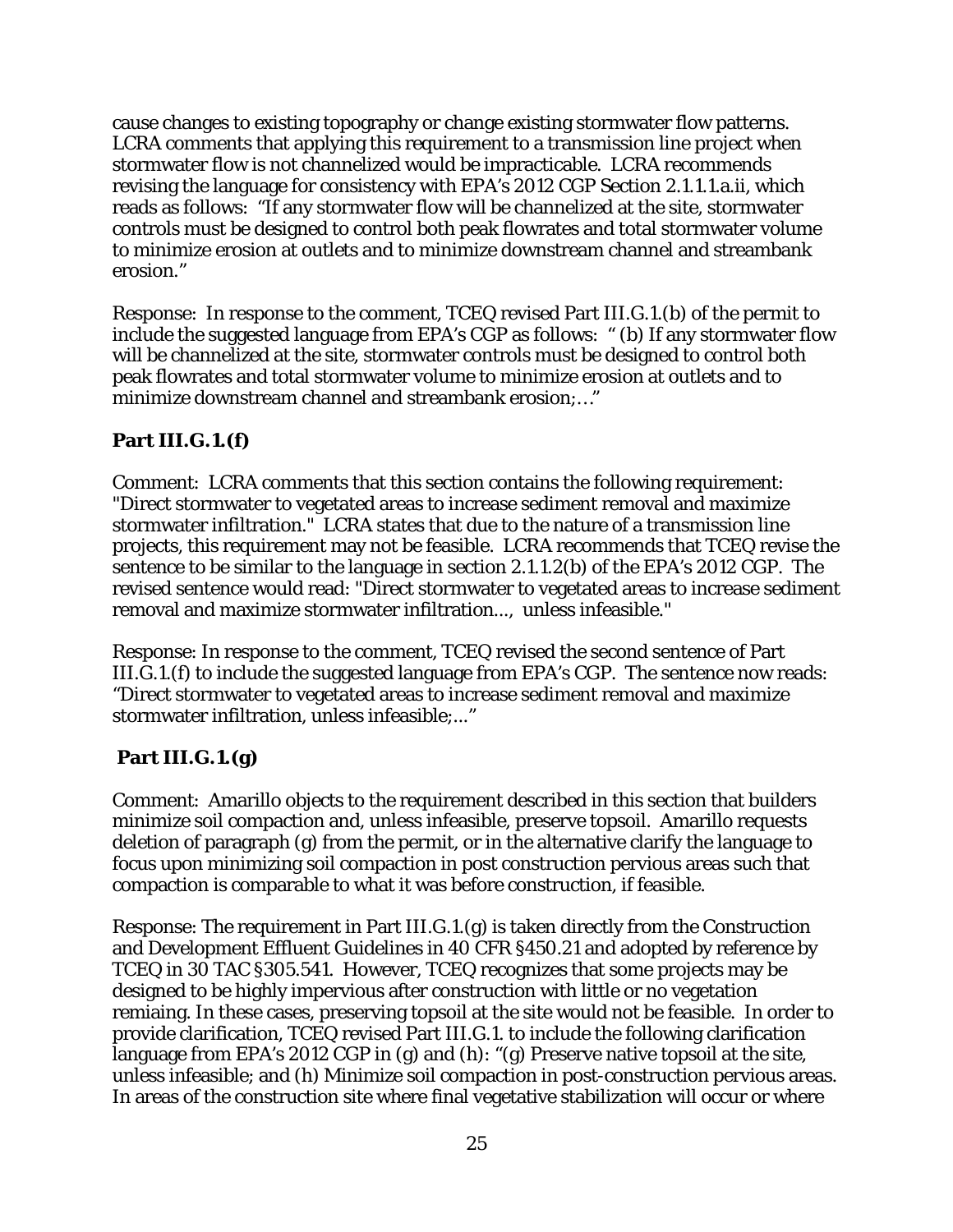infiltration practices will be installed, either: (1) restrict vehicle and equipment use to avoid soil compaction; or (2) prior to seeding or planting areas of exposed soil that have been compacted, use techniques that condition the soils to support vegetative growth, if necessary and feasible…;"

#### **Part III.G.1.(h)**

Comment: Amarillo comments that they agree that vegetative buffer strips are an effective and practical erosion and sediment control. However, Amarillo believes that they should be employed only when practical. Amarillo comments that the last sentence of this section provides questionable authorization that could encourage operators to claim buffer strips that are located on private or public property as BMPs even when they do not own or possess operational control of the claimed buffer strip. Amarillo recommends deleting the last sentence in paragraph (h) or revising the language in the last sentence to protect offsite property owners outside the operational control of the operator.

Response: TCEQ agrees that the sentence in question could be interpreted as a presumption of authorization that may contradict the property rights in the jurisdiction of the building project. Therefore, in response to the comment, TCEQ removed the last sentence in paragraph (h) that read: "Also, areas that the permittee does not own or that are otherwise outside their operational control may be considered areas of undisturbed natural buffer for purposes of compliance with this requirement."

#### **Part III.G.2.**

Comment: AEP comments that this section states that: "Stabilization of disturbed areas must, at a minimum, be initiated immediately whenever any clearing, grading, excavating, or other earth disturbing activities have permanently ceased on any portion of the site." AEP comments that the term "immediately" is not defined and leaves room for various interpretations. AEP suggests using the term "as soon as practicable" or other language that gives consideration to possible circumstances in the field that might affect the stabilization process (i.e. weather conditions, project size). Luminant comments that this provision no longer identifies legitimate weather-related delays such as flooding, repetitive rainfall events, ice or snow cover, etc. in the requirement to stabilize disturbed areas once activities have permanently ceased or will be temporarily ceased for more than 14 calendar days. To account for such situations, Luminant proposes that the following sentence be added to the end of the paragraph of this requirement: "In the event of extreme weather-related conditions that prohibits soil stabilization of the disturbed area, stabilization will be conducted as soon as practicable." TXDOT requests that that TCEQ not require the initiation of site stabilization if work will resume within 14 calendar days. TXDOT recommends changing the deadline from 14 to 28 days for completing temporary stabilization after those activities have been initiated.

Response: In response to the comments, TCEQ added a new second sentence to Part III.G.2 to clarify the term "immediately" as it is used to define the deadline for initiating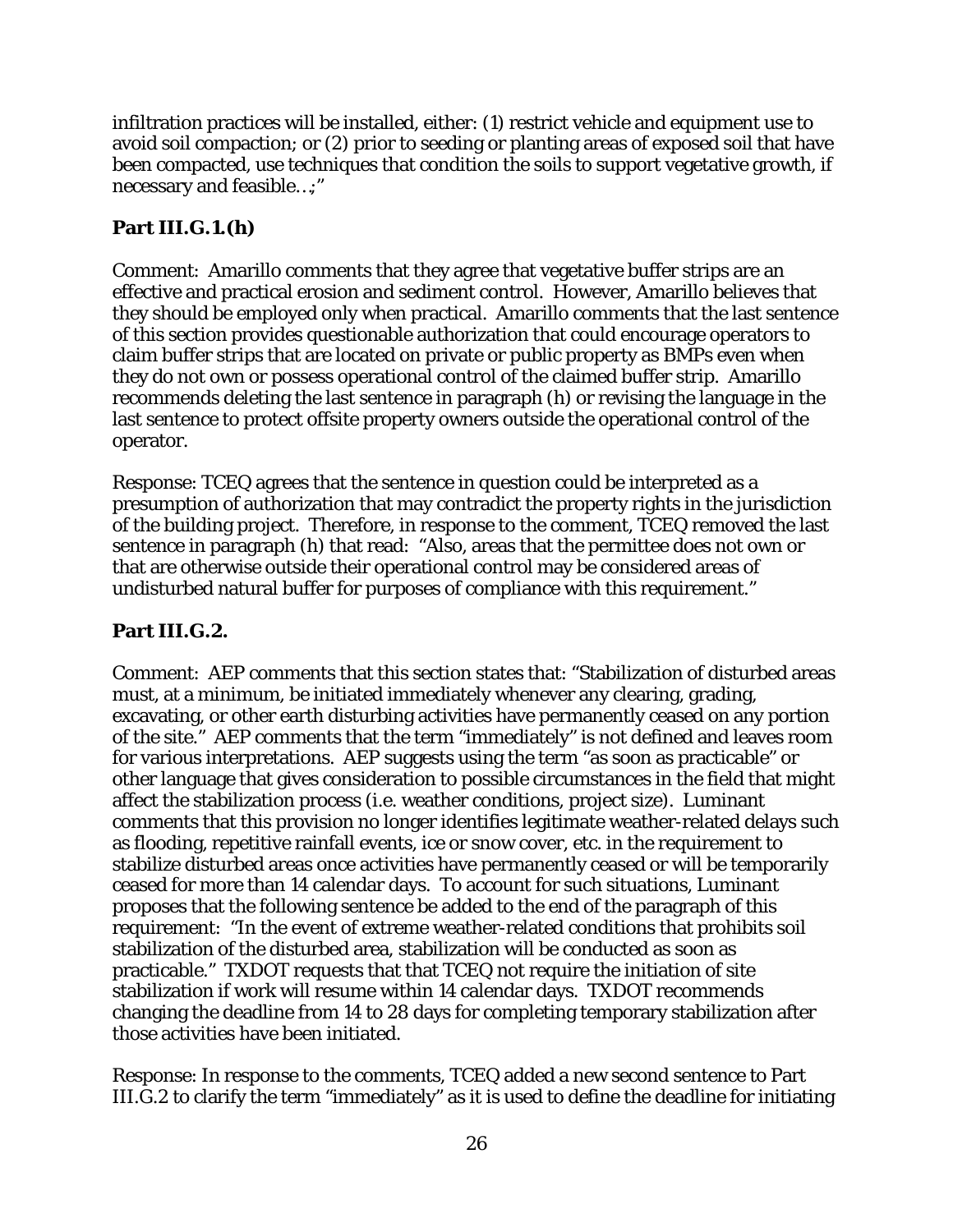stabilization measures. The new sentence states: "In the context of this requirement, 'immediately' means as soon as practicable, but no later than the end of the next work day, following the day when the earth-disturbing activities have temporarily or permanently ceased."

In response to the other concerns raised by these comments, TCEQ refers the commenters back to Part III.F.2(b)(iii)(A), which contains language to address situations where extreme weather conditions prevent the immediate initiation of stabilization measures. In such cases, the permit requires that operators initiate stabilization as soon as practicable. In response to comments, TCEQ also added a new paragraph (D) to Part III.F.2(b)(iii), which also references situations where the initiation of stabilization measures is affected by circumstances beyond the control of the permittee. See Part III.F.2(b) of this response for additional discussion and changes made in response to public comment.

## **Part III.G.3.**

Comment: AEP comments that this section states that dewatering activities are prohibited, unless managed by appropriate controls. AEP suggests omitting the word "prohibited" and stating that dewatering is allowed only if managed by appropriate controls. Also, AEP comments that the CGP does not define the term "dewatering" and it is unclear if the permit is referring to dewatering of only stormwater, or a combination of stormwater and groundwater. AEP suggests defining what is meant by dewatering as used in this section.

Response: TCEQ thinks that the term "prohibited" best describes the intent of the permit, in that operators may not discharge groundwater or accumulated stormwater removed from excavations, trenches, foundations, vaults, or other similar points of accumulation, unless such waters are first effectively managed by appropriate controls. However, in response to the comment and to help clarify the requirement, a definition of "dewatering" taken from EPA's 2012 CGP was added to Part I.B. – Definitions. That definition reads as follows: "Dewatering – The act of draining rainwater or groundwater from building foundations, vaults, and trenches."

## **Part III.G.4.**

Comment: AEP notes that III.G.4. requires the implementation of chemical spill and leak prevention; and response procedures. AEP comments that spill prevention and control countermeasures are regulations not associated with stormwater pollution prevention and should not be required as part of the CGP. AEP suggests re-wording this requirement to state that the permitee is required to comply with all other state and federal regulations.

Response: Consistent with the C&D ELGs in 40 CFR Part 450, the CGP requires operators to design, install, and maintain effective pollution prevention measures in order to prevent the discharge of pollutants from the construction site. The implementation of chemical spill and leak prevention and response procedures is